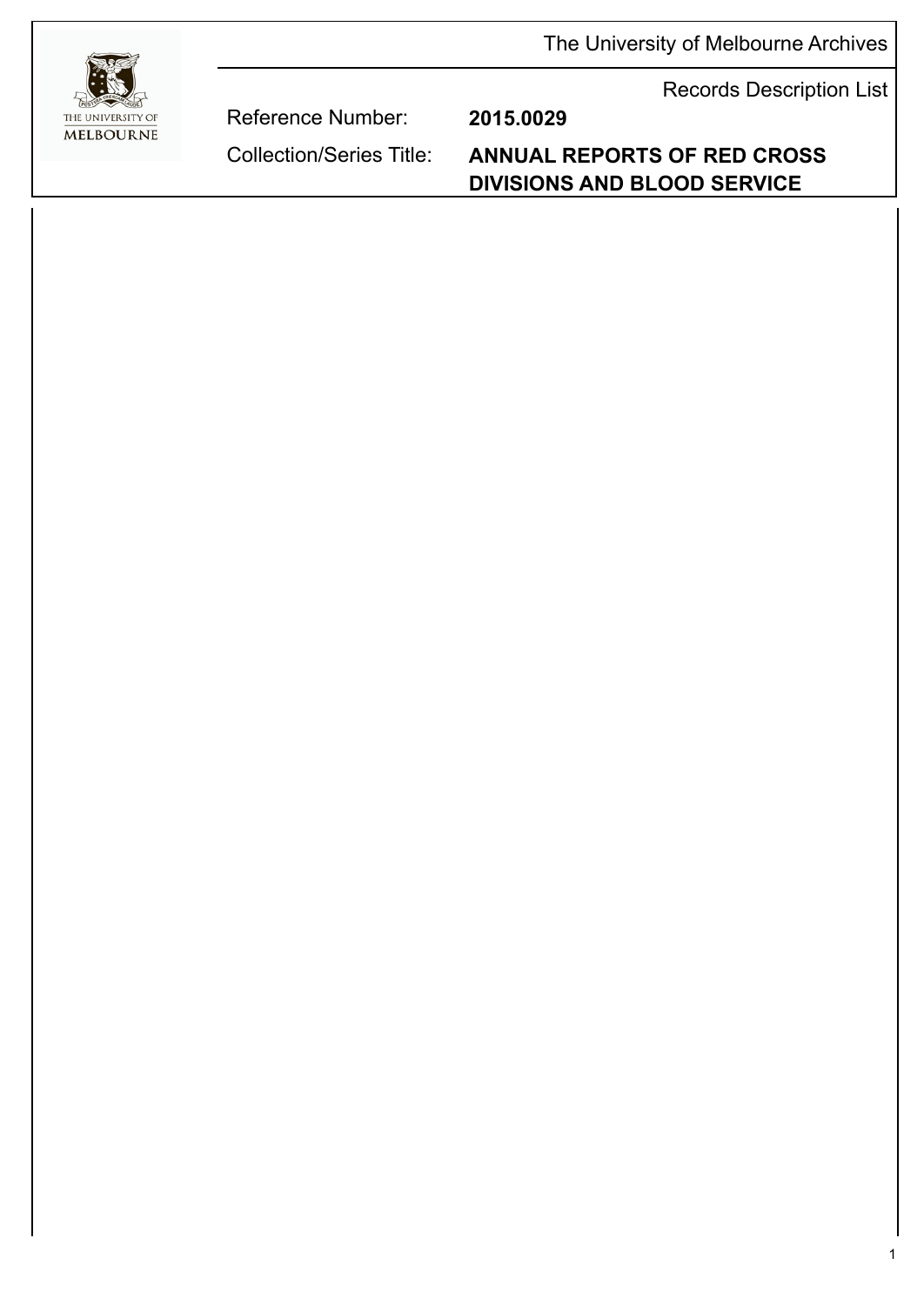| 2015.0029: ANNUAL REPORTS OF RED CROSS<br>DIVISIONS AND BLOOD SERVICE |                                               | The University of Melbourne Archives |  |
|-----------------------------------------------------------------------|-----------------------------------------------|--------------------------------------|--|
| <b>Creator</b>                                                        | Australian Red Cross Society, National Office |                                      |  |
| Creator's<br><b>Activity/Occupation</b>                               | Community organisations - Charities           |                                      |  |
| <b>Creator's Historical Note</b>                                      |                                               |                                      |  |
|                                                                       |                                               |                                      |  |
|                                                                       |                                               |                                      |  |
|                                                                       |                                               |                                      |  |
|                                                                       |                                               |                                      |  |
|                                                                       |                                               |                                      |  |
|                                                                       |                                               |                                      |  |
|                                                                       |                                               |                                      |  |
|                                                                       |                                               |                                      |  |
|                                                                       |                                               |                                      |  |
|                                                                       |                                               |                                      |  |
|                                                                       |                                               |                                      |  |
|                                                                       |                                               |                                      |  |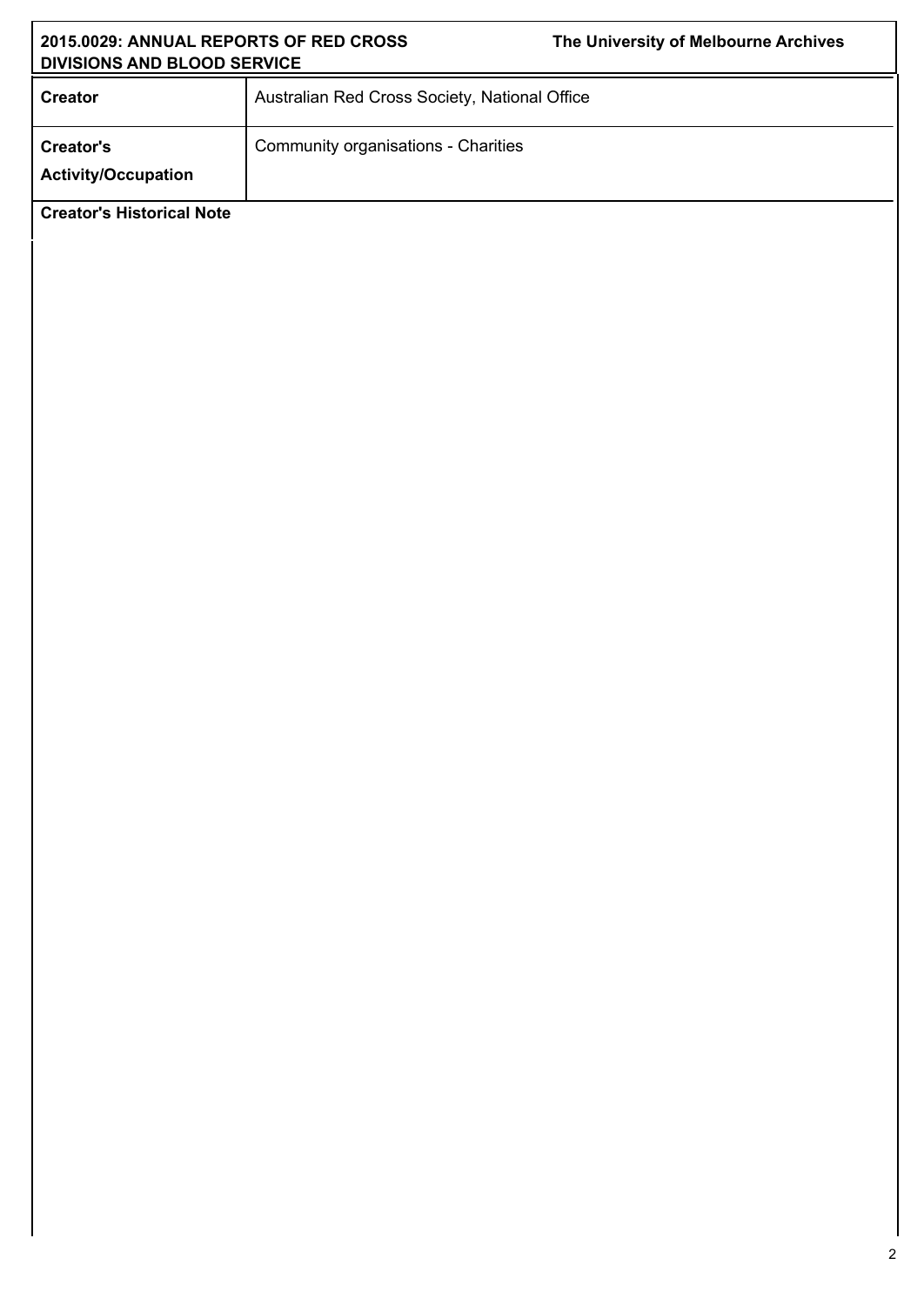Note: University of Melbourne Archives holds records of the Australian Red Cross National Office and the Victorian Division of the Australian Red Cross. Records of other state Divisions are not held by the University of Melbourne.

Red Cross began in Australia on the 13th August 1914 in response to the start of the First World War nine days earlier. Modelled on the British Red Cross Society and initially established as a branch of that Society, it formed at the instigation of Lady Helen Munro Ferguson, wife of the Governor-General. Vice-regal patronage and a predominantly female membership continued to be features of the Red Cross throughout the twentieth century. The Australian society was recognised by the International Committee of the Red Cross as a national society in its own right in 1927 and was incorporated by Royal Charter in 1941.

In keeping with the international Red Cross movement of which it is a part, and the Geneva Conventions which govern and vest its wartime role, the Australian Red Cross primary objectives are to alleviate human suffering and protect life and health, especially during armed conflicts and other emergency situations. Principles of humanity, impartiality and voluntary service guide its programs, which have evolved over the years in response to international and domestic needs.

The organisations development throughout the twentieth century has been extensively documented (see references at the end of this note), however the following points may assist researchers wishing to use Red Cross records held by the University of Melbourne Archives.

The organisations initial structure, still largely in place in the early 21st century, included three tiers of administration and activity. Its National Headquarters (later known as National Office) has been based in Melbourne since 1914. Divisions were established in all states and territories, most of them within weeks of the formation of the national body, and these operated with substantial autonomy until at least the 1950s and continued to be the locus of much of the organisations emergency and social services program delivery beyond this date. A Papua New Guinea Division also operated between 1940 and 1973 and subsequently became an independent national society. The third tier of the Red Cross is the extensive network of local branches which also commenced during World War I . These have been particularly active in wartime and it is through these branches that large numbers of Australians engage with and support the work of the Red Cross.

The scope and dates of operation of some distinctive Red Cross programs are:

Voluntary Aid Detachments (VADs, later known as Voluntary Aid Service Corps or VACs) were first formed in 1915 to provide nursing and domestic services in Australian military hospitals and convalescent homes. In peacetime this largely female volunteer labour force has assisted during natural disasters and other emergencies. As an organisational entity VACs were phased out by the 1970s, however volunteer service continues to be integral to the organisations delivery of many of its programs.

Services to trace the whereabouts of missing and wounded service personnel were also first established in 1915.These services operated during both World Wars and after World War II evolved into services for tracing civilians displaced from their homelands in the aftermath of war and civil unrest. By the 1960s, with the growth of Red Cross role in disaster management, registration and enquiry services were set up to respond to inquiries about people displaced by natural disaster. The units responsible for this work and have been variously known as the Wounded and Missing Inquiry Bureau, Tracing Bureau, and the National Registration and Inquiry System. Like many Red Cross programs, administration of tracing services has gradually been centralised from state Divisions to national management. Note that Wounded and Missing Enquiry Bureau records from World War I are held by the Australian War Memorial.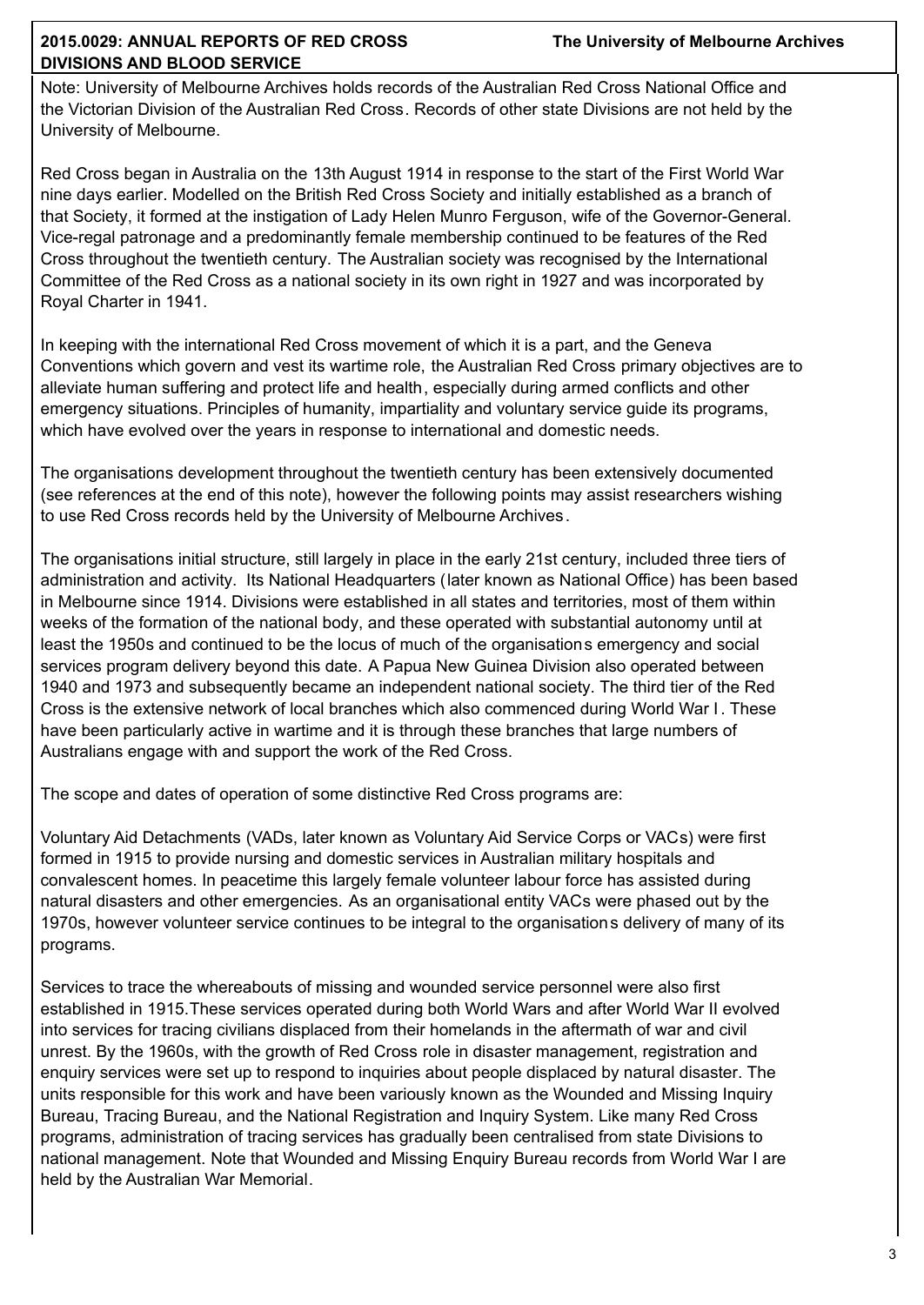## **2015.0029: ANNUAL REPORTS OF RED CROSS DIVISIONS AND BLOOD SERVICE**

Blood transfusion services were first established in 1929 in the Victorian Division and soon after in other states. These continued to be primarily state based services until 1996 although during the Second World War a level of national coordination was introduced to facilitate the supply of blood to the armed forces. In 1996, largely in response to the AIDS epidemic, the divisional services were amalgamated to form the Australian Red Cross Blood Service, a separate operating division of the Australian Red Cross.

References and Further Information

Melanie Oppenheimer: The Power of Humanity: 100 Years of Australian Red Cross 1914-2014 (Sydney, Harper Collins, 2014)

Australian Red Cross web site: www.redcross.org.au (accessed June 2015)

Australian Red Cross Blood Service web site: http://www.donateblood.com.au/about-us (accessed June 2015)

Australian Red Cross has donated 100 years of archives to the University of Melbourne:

http://www.redcross.org.au/gift-to-the-nation.aspx (accessed June 2015)

Australian War Memorial, First World War Red Cross Wounded and Missing Files:

https://www.awm.gov.au/people/roll-search/wounded\_and\_missing/

Australian Womens Register entry for the Australian Red Cross:

http://www.womenaustralia.info/biogs/AWE0715b.htm (accessed June 2015). See also Register entries for individual women prominent within the Red Cross.

| Date Range of<br><b>Collection/Series</b> | 1914-2007       |
|-------------------------------------------|-----------------|
| <b>Size/Extent</b>                        | 16 units (2.7m) |
| <b>Access Conditions</b>                  | Access: Open    |

**Scope and Content of Collection/Series**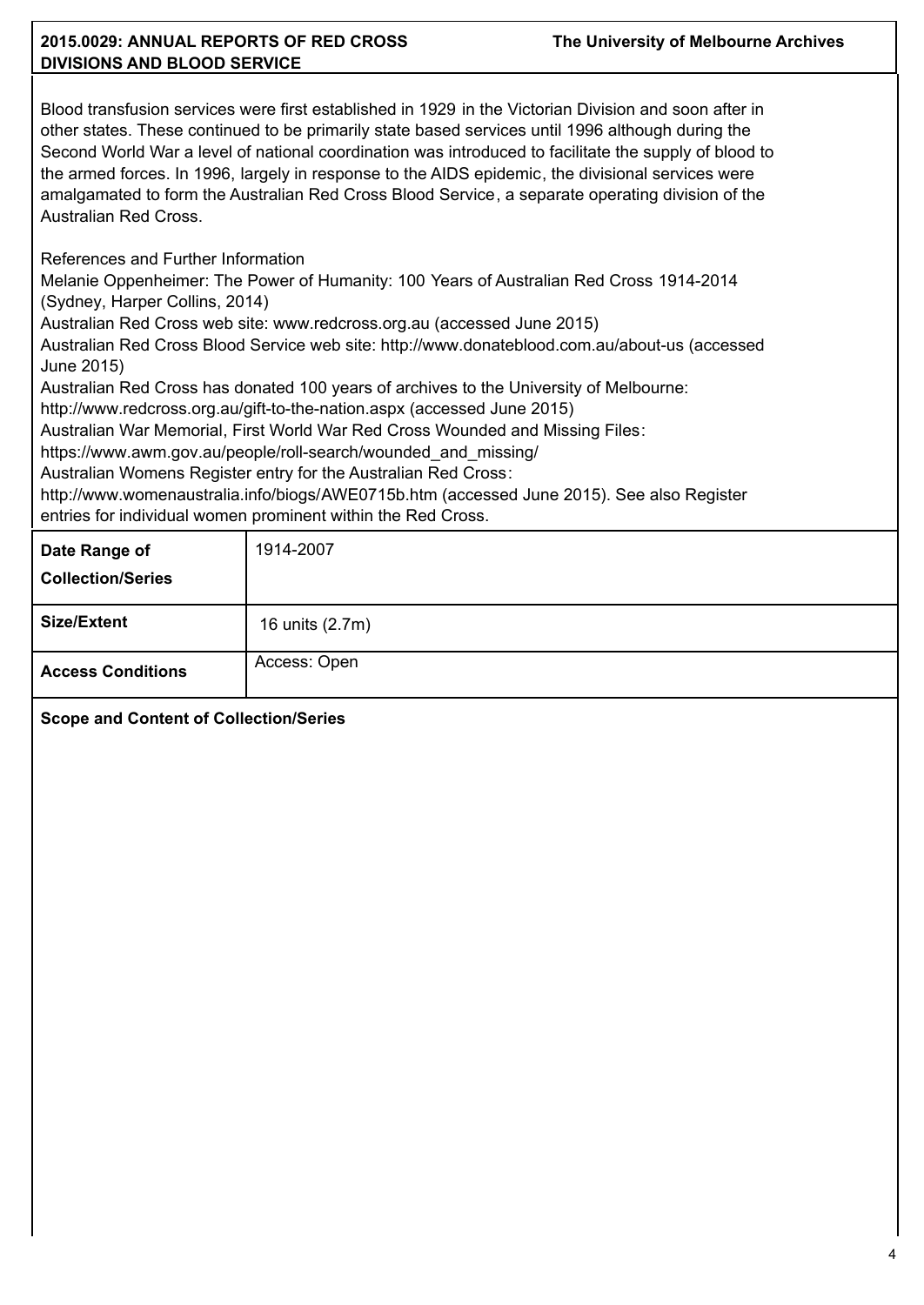[Red Cross Archives series reference: NO26]

Comprises annual reports received by the National Office of the Australian Red Cross from its state and territory divisions and from the Blood Service. Annual reports of the National Office itself are not included in this series - refer to Series number 2015.0027.

Contains annual reports from the Divisions of the: Northern Territory (1941-2001), Queensland (1914-2004), Australian Capital Territory (1953-2001), Western Australian (1915-2005), New South Wales (1915-2005), Norfolk Island (1940-1947). Tasmanian (1915-2005), South Australian (1915-2006), Victorian (1914-2007), as well as from the National Blood Transfusion Service later known as the Blood Transfusion Service (1989-2006).

University of Melbourne Archives holds a digital copy of the Annual Reports of the Victorian Division of the Australian Red Cross for the years 1914-2006, which are available to researchers upon request. The digital copy was made by the Red Cross and has been made from another version of the Victorian Division minutes - not the one maintained by the National Office as part of series 2015.0029 - and in places there are annotations or attachments in one version which differ from the other version .

See also published Annual Reports including Financial Expenditure (2005 - present) http://www.redcross.org.au/annual-reports.aspx

Some Victorian Division Reports digitised and available on request

Researchers should note that under the Geneva Conventions Act 1957 protections govern the use of the Red Cross emblem. For further information see Archives staff.

| <b>Collection Category</b> | Community and Political, organisations |
|----------------------------|----------------------------------------|
| This document dated        | 11/04/2017                             |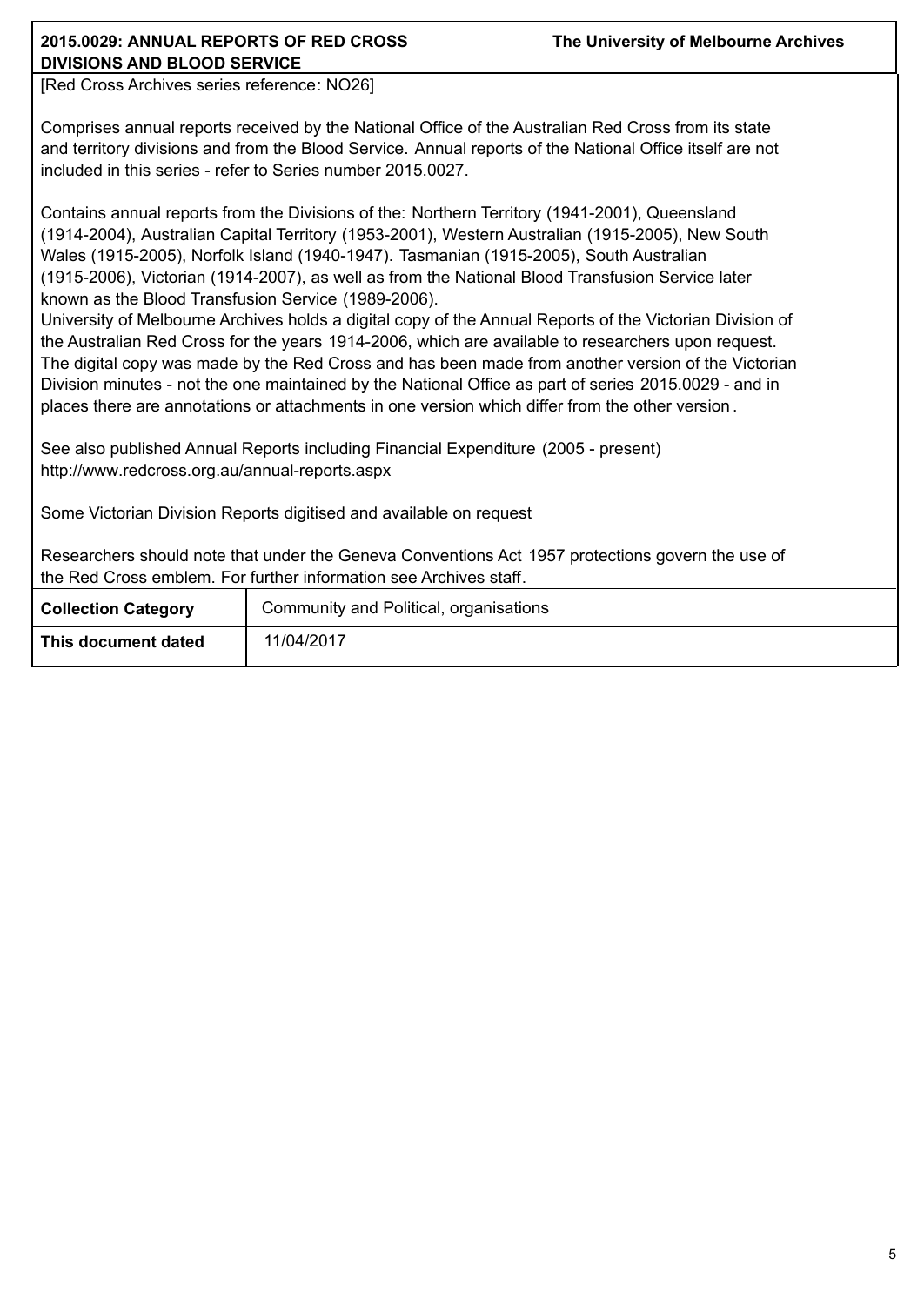| Box/Unit         | <b>Item Number</b> | Title                                                                                 | Date Range | Description                                                                                                                                                                       |
|------------------|--------------------|---------------------------------------------------------------------------------------|------------|-----------------------------------------------------------------------------------------------------------------------------------------------------------------------------------|
| 2015.0029 Unit 1 | 2015.0029.00001    | Annual Report - Australian Red Cross Society,<br>National Blood Transfusion Committee | 1989-1990  | Red Cross Archives previous control number: 1587<br>The first separate Annual Report produced by the Blood<br><b>Transfusion Committee.</b>                                       |
| 2015.0029 Unit 1 | 2015.0029.00002    | Annual Report - Australian Red Cross Society,<br>National Blood Transfusion Committee | 1990-1991  | Red Cross Archives previous control number: 1588                                                                                                                                  |
| 2015.0029 Unit 1 | 2015.0029.00003    | Annual Report - Australian Red Cross, National<br><b>Blood Transfusion Committee</b>  | 1991-1992  | Red Cross Archives previous control number: 1589                                                                                                                                  |
| 2015.0029 Unit 1 | 2015.0029.00004    | Annual Report - Australian Red Cross, National<br><b>Blood Transfusion Committee</b>  | 1992-1993  | Red Cross Archives previous control number: 1590                                                                                                                                  |
| 2015.0029 Unit 1 | 2015.0029.00005    | Annual Report - Australian Red Cross, National<br><b>Blood Transfusion Committee</b>  | 1993-1994  | Red Cross Archives previous control number: 1591                                                                                                                                  |
| 2015.0029 Unit 1 | 2015.0029.00006    | Annual Report - Australian Red Cross, National<br><b>Blood Transfusion Committee</b>  | 1994-1995  | Red Cross Archives previous control number: 1592                                                                                                                                  |
| 2015.0029 Unit 1 | 2015.0029.00007    | Annual Report - Australian Red Cross, National<br><b>Blood Transfusion Committee</b>  | 1995-1996  | Red Cross Archives previous control number: 1593                                                                                                                                  |
| 2015.0029 Unit 1 | 2015.0029.00008    | Annual Report - Australian Red Cross Blood<br>Service                                 | 1996-1997  | This was the first Annual Report of the newly formed Australian<br>Red Cross Blood Service with its new management structure. Red<br>Cross Archives previous control number: 1594 |
| 2015.0029 Unit 1 | 2015.0029.00009    | Annual Report - Australian Red Cross Blood<br>Service                                 | 1997-1998  | Red Cross Archives previous control number: 1595                                                                                                                                  |
| 2015.0029 Unit 1 | 2015.0029.00010    | Annual Report - Australian Red Cross Blood<br>Service                                 | 1998-1999  | Red Cross Archives previous control number: 1596                                                                                                                                  |
| 2015.0029 Unit 1 | 2015.0029.00011    | Annual Report - Australian Red Cross Blood<br>Service                                 | 1999-2000  | Red Cross Archives previous control number: 1597                                                                                                                                  |
| 2015.0029 Unit 1 | 2015.0029.00012    | Australian Red Cross Blood Service Annual<br>Report                                   | 2000-2001  | Red Cross Archives previous control number: 2510                                                                                                                                  |
| 2015.0029 Unit 1 | 2015.0029.00013    | Annual Report - Australian Red Cross Blood<br>Service                                 | 2002-2003  | Red Cross Archives previous control number: 1598                                                                                                                                  |
| 2015.0029 Unit 1 | 2015.0029.00014    | Australian Red Cross Blood Service Annual<br>Report                                   | 2003-2004  | Red Cross Archives previous control number: 2127                                                                                                                                  |
| 2015.0029 Unit 1 | 2015.0029.00015    | Australian Red Cross Blood Service Annual<br>Report                                   | 2004-2005  | Includes Innovation Report 2004-2005. Red Cross Archives<br>previous control number: 2511                                                                                         |
| 2015.0029 Unit 1 | 2015.0029.00016    | Annual Report Australian Red Cross Blood<br>Service                                   | 2005-2006  | Red Cross Archives previous control number: 4948                                                                                                                                  |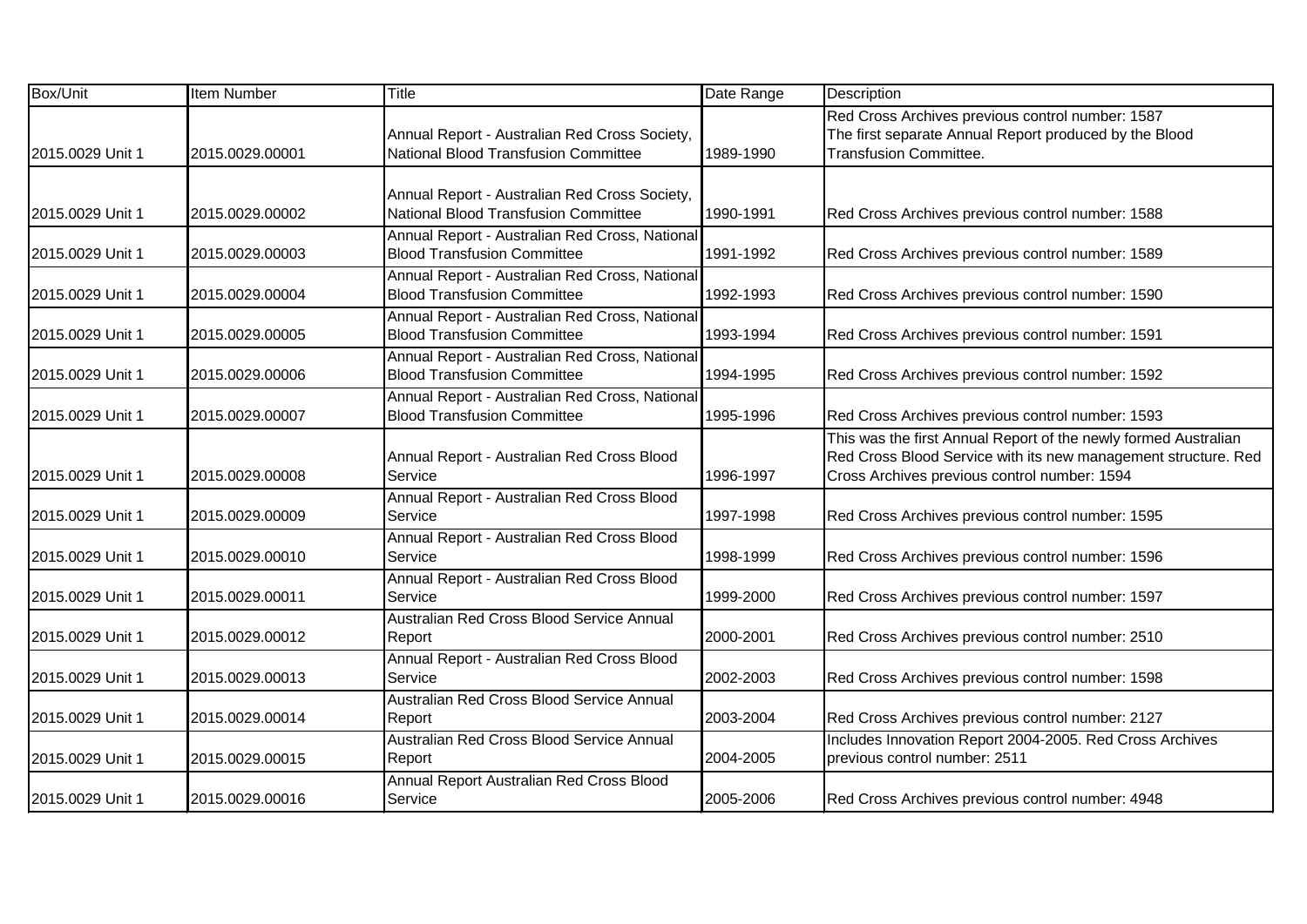|                  |                 | Annual Report and Balance Sheet - Australian    |           |                                                  |
|------------------|-----------------|-------------------------------------------------|-----------|--------------------------------------------------|
| 2015.0029 Unit 2 | 2015.0029.00017 | Red Cross Society, Northern Territory Division  | 1941-1942 | Red Cross Archives previous control number: 1599 |
|                  |                 | Australian Red Cross Society Northern           |           |                                                  |
| 2015.0029 Unit 2 | 2015.0029.00018 | <b>Territory Division, Annual Report</b>        | 1966-1967 | Red Cross Archives previous control number: 2560 |
|                  |                 | Australian Red Cross Society Northern           |           |                                                  |
|                  |                 | Territory Division, Annual Report and Financial |           |                                                  |
| 2015.0029 Unit 2 | 2015.0029.00019 | <b>Statement</b>                                | 1969-1970 | Red Cross Archives previous control number: 2561 |
|                  |                 | Australian Red Cross Society Northern           |           |                                                  |
|                  |                 | Territory Division, Annual Report and Financial |           |                                                  |
| 2015.0029 Unit 2 | 2015.0029.00020 | <b>Statement</b>                                | 1970-1971 | Red Cross Archives previous control number: 2562 |
|                  |                 | Australian Red Cross Society Northern           |           |                                                  |
|                  |                 | Territory Division, Annual Report and Financial |           |                                                  |
| 2015.0029 Unit 2 | 2015.0029.00021 | Statement                                       | 1971-1972 | Red Cross Archives previous control number: 2563 |
|                  |                 | Australian Red Cross Society Northern           |           |                                                  |
|                  |                 | Territory Division, Annual Report and Financial |           |                                                  |
| 2015.0029 Unit 2 | 2015.0029.00022 | <b>Statement</b>                                | 1972-1973 | Red Cross Archives previous control number: 2564 |
|                  |                 | Annual Report - Australian Red Cross Society,   |           |                                                  |
| 2015.0029 Unit 2 | 2015.0029.00023 | Northern Territory Division                     | 1974-1975 | Red Cross Archives previous control number: 1600 |
|                  |                 | Fortieth Annual Report and Financial            |           |                                                  |
|                  |                 | Statement - Australian Red Cross Society,       |           |                                                  |
| 2015.0029 Unit 2 | 2015.0029.00024 | Northern Territory Division                     | 1976-1977 | Red Cross Archives previous control number: 1601 |
|                  |                 | Annual Report and Financial Statement -         |           |                                                  |
|                  |                 | Australian Red Cross Society, Northern          |           |                                                  |
| 2015.0029 Unit 2 | 2015.0029.00025 | <b>Territory Division</b>                       | 1977-1978 | Red Cross Archives previous control number: 1602 |
|                  |                 | Australian Red Cross Society Northern           |           |                                                  |
|                  |                 | Territory Division, Annual Report and Financial |           |                                                  |
| 2015.0029 Unit 2 | 2015.0029.00026 | Statement                                       | 1978-1979 | Red Cross Archives previous control number: 2565 |
|                  |                 | Australian Red Cross Society Northern           |           |                                                  |
|                  |                 | Territory Division, Annual Report and Financial |           |                                                  |
| 2015.0029 Unit 2 | 2015.0029.00027 | Statement                                       | 1979-1980 | Red Cross Archives previous control number: 2566 |
|                  |                 | 44th Annual Report and Financial Statement -    |           |                                                  |
|                  |                 | Australian Red Cross Society, Northern          |           |                                                  |
| 2015.0029 Unit 2 | 2015.0029.00028 | <b>Territory Division</b>                       | 1980-1981 | Red Cross Archives previous control number: 1603 |
|                  |                 | 45th Annual Report and Financial Statement -    |           |                                                  |
|                  |                 | Australian Red Cross Society, Northern          |           |                                                  |
| 2015.0029 Unit 2 | 2015.0029.00029 | <b>Territory Division</b>                       | 1981-1982 | Red Cross Archives previous control number: 1604 |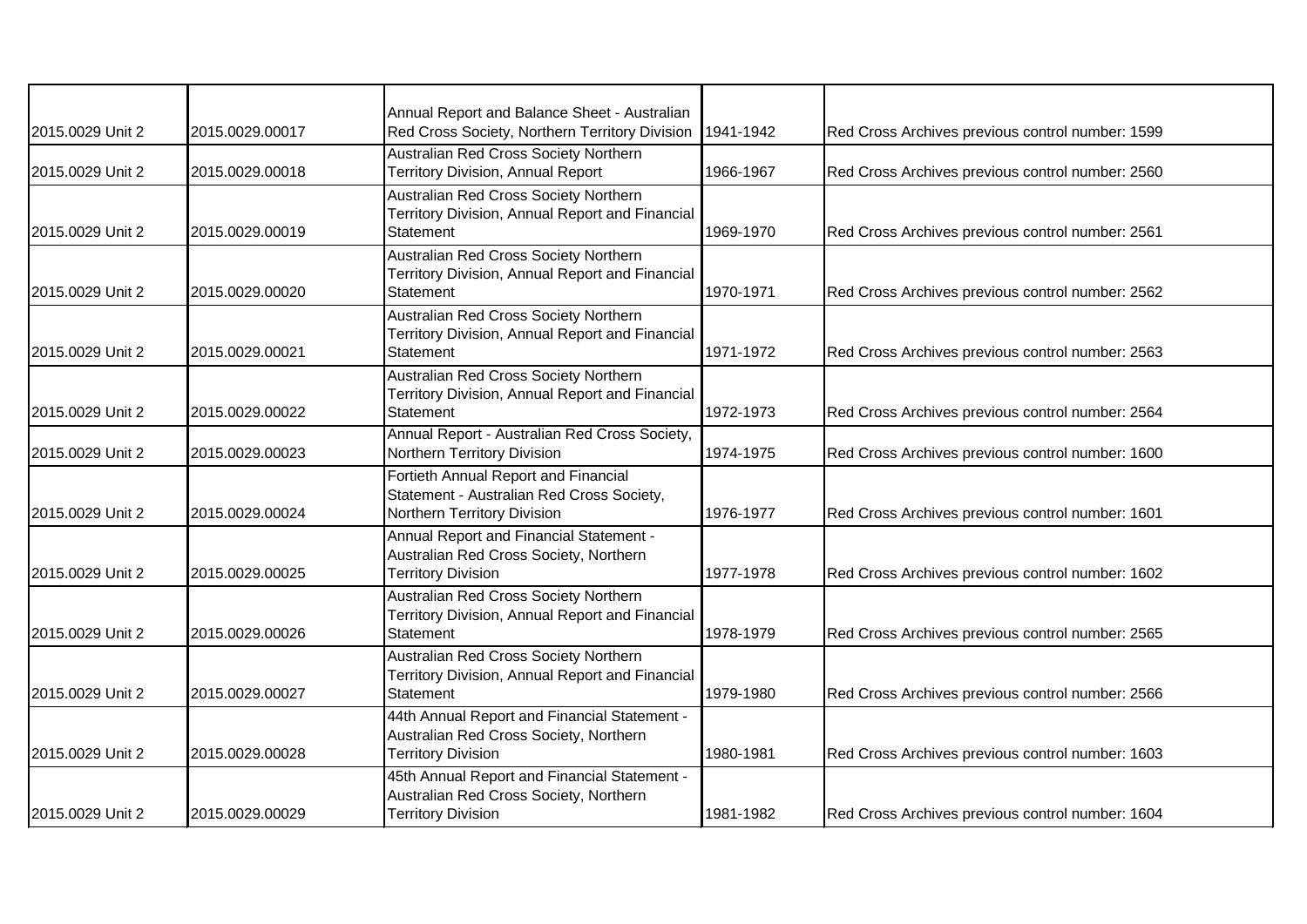| 2015.0029 Unit 2 | 2015.0029.00030 | 46th Annual Report and Financial Statement -<br>Australian Red Cross Society, Northern<br><b>Territory Division</b> | 1982-1983 | Red Cross Archives previous control number: 1605 |
|------------------|-----------------|---------------------------------------------------------------------------------------------------------------------|-----------|--------------------------------------------------|
|                  |                 | 47th Annual Report and Financial Statement -                                                                        |           |                                                  |
| 2015.0029 Unit 2 | 2015.0029.00031 | Australian Red Cross Society, Northern<br><b>Territory Division</b>                                                 | 1983-1984 | Red Cross Archives previous control number: 1606 |
| 2015.0029 Unit 2 | 2015.0029.00032 | Australian Red Cross Society Northern<br>Territory Division, Annual Report and Financial<br>Statement               | 1984-1985 | Red Cross Archives previous control number: 2567 |
| 2015.0029 Unit 2 | 2015.0029.00033 | 49th Annual Report and Financial Statement -<br>Australian Red Cross Society, Northern<br><b>Territory Division</b> | 1985-1986 | Red Cross Archives previous control number: 1607 |
| 2015.0029 Unit 2 | 2015.0029.00034 | 50th Annual Report and Financial Statement -<br>Australian Red Cross Society, Northern<br><b>Territory Division</b> | 1986-1987 | Red Cross Archives previous control number: 1608 |
| 2015.0029 Unit 2 | 2015.0029.00035 | 51st Annual Report and Financial Statement -<br>Australian Red Cross Society, Northern<br><b>Territory Division</b> | 1987-1988 | Red Cross Archives previous control number: 1609 |
| 2015.0029 Unit 2 | 2015.0029.00036 | 52nd Annual Report and Financial Statement -<br>Australian Red Cross Society, Northern<br><b>Territory Division</b> | 1988-1989 | Red Cross Archives previous control number: 1610 |
| 2015.0029 Unit 2 | 2015.0029.00037 | 53rd Annual Report and Financial Statement -<br>Australian Red Cross Society, Northern<br><b>Territory Division</b> | 1989-1990 | Red Cross Archives previous control number: 1611 |
| 2015.0029 Unit 2 | 2015.0029.00038 | 54th Annual Report and Financial Statement -<br>Australian Red Cross Society, Northern<br><b>Territory Division</b> | 1990-1991 | Red Cross Archives previous control number: 1612 |
| 2015.0029 Unit 2 | 2015.0029.00039 | 55th Annual Report and Financial Statement -<br>Australian Red Cross, Northern Territory<br><b>Division</b>         | 1991-1992 | Red Cross Archives previous control number: 1613 |
| 2015.0029 Unit 2 | 2015.0029.00040 | Annual Report - Australian Red Cross,<br>Northern Territory Division                                                | 1992-1993 | Red Cross Archives previous control number: 1614 |
| 2015.0029 Unit 2 | 2015.0029.00041 | Annual Report - Australian Red Cross,<br>Northern Territory Division                                                | 1993-1994 | Red Cross Archives previous control number: 1615 |
| 2015.0029 Unit 2 | 2015.0029.00042 | Annual Report - Australian Red Cross,<br>Northern Territory Division                                                | 1994-1995 | Red Cross Archives previous control number: 1616 |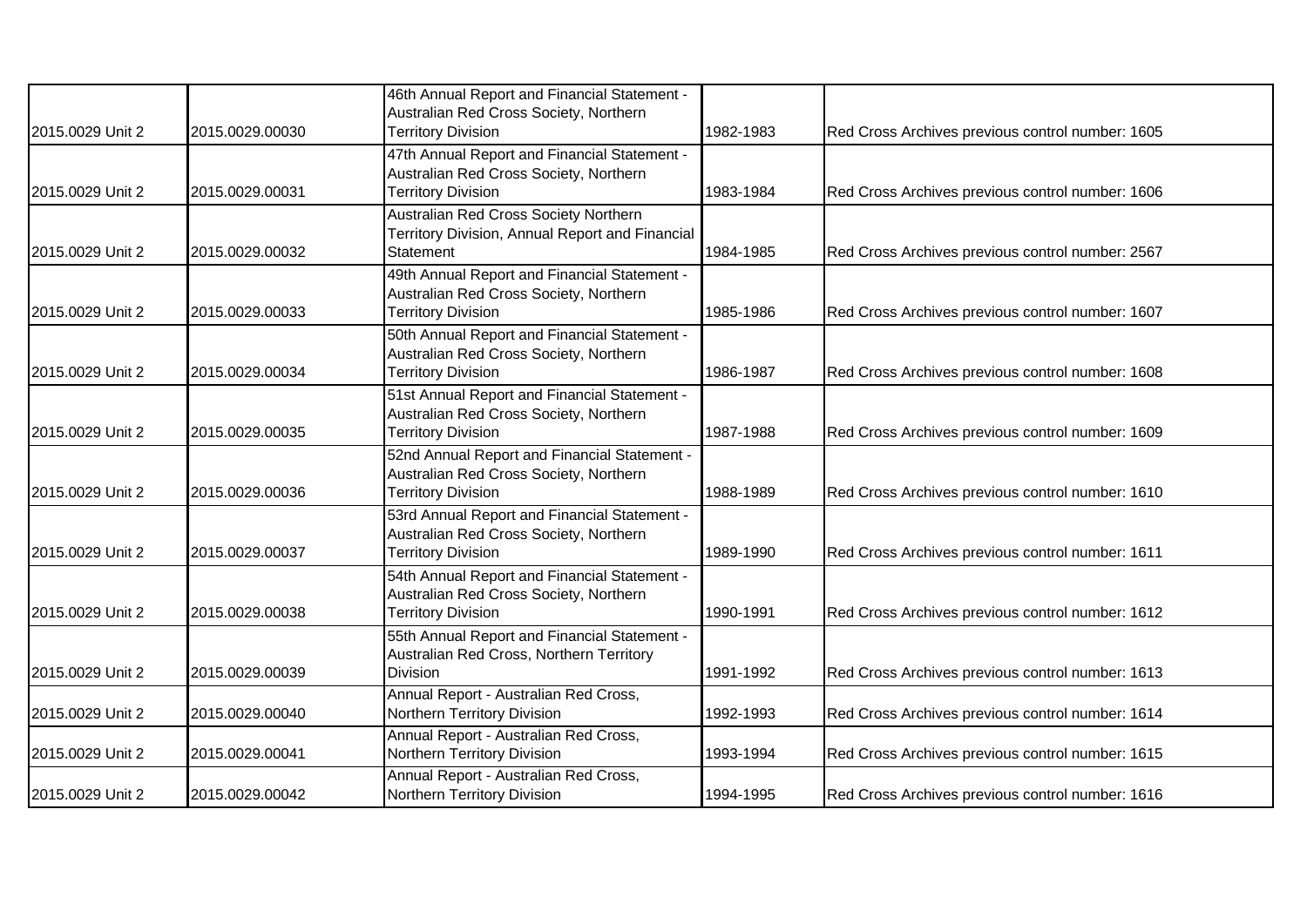| 2015.0029 Unit 2 | 2015.0029.00043 | Annual Report - Australian Red Cross,<br>Northern Territory Division                                 | 1995-1996 | Red Cross Archives previous control number: 1617                                                                                                                                                                            |
|------------------|-----------------|------------------------------------------------------------------------------------------------------|-----------|-----------------------------------------------------------------------------------------------------------------------------------------------------------------------------------------------------------------------------|
|                  |                 |                                                                                                      |           |                                                                                                                                                                                                                             |
| 2015.0029 Unit 2 | 2015.0029.00044 | Australian Red Cross Northern Territory,<br><b>Annual Report</b>                                     | 1996-1997 | Red Cross Archives previous control number: 2568                                                                                                                                                                            |
| 2015.0029 Unit 2 | 2015.0029.00045 | Annual Report - Australian Red Cross,<br>Northern Territory Division                                 | 1997-1998 | Red Cross Archives previous control number: 1618                                                                                                                                                                            |
| 2015.0029 Unit 2 | 2015.0029.00046 | Annual Report - Australian Red Cross,<br>Northern Territory Division                                 | 1998-1999 | Red Cross Archives previous control number: 1619                                                                                                                                                                            |
| 2015.0029 Unit 2 | 2015.0029.00047 | <b>Australian Red Cross Northern Territory</b><br>Division, Annual Report                            | 1999-2000 | Red Cross Archives previous control number: 2523                                                                                                                                                                            |
| 2015.0029 Unit 2 | 2015.0029.00048 | Australian Red Cross Northern Territory<br>Division, Annual Report                                   | 2000-2001 | This was the final Annual Report released by the Northern Territory<br>Division - all future reports of its activites are now included in the<br>National Annual Report.Red Cross Archives previous control<br>number: 2524 |
| 2015.0029 Unit 3 | 2015.0029.00049 | Book of Annual Reports - Australian Red Cross<br>Society, Queensland Division, 1914/15 to<br>1937/38 | 1914-1938 | Red Cross Archives previous control number: 1641                                                                                                                                                                            |
| 2015.0029 Unit 3 | 2015.0029.00050 | Book of Annual Reports - Australian Red Cross<br>Society, Queensland Division, 1938/39 to<br>1947/48 | 1938-1948 | Red Cross Archives previous control number: 1642                                                                                                                                                                            |
| 2015.0029 Unit 3 | 2015.0029.00051 | Book of Annual Reports - Australian Red Cross<br>Society, Queensland Division, 1948/49 to<br>1957/58 | 1948-1958 | Red Cross Archives previous control number: 1643                                                                                                                                                                            |
| 2015.0029 Unit 3 | 2015.0029.00052 | Book of Annual Reports - Australian Red Cross<br>Society, Queensland Division, 1958/59 to<br>1963/64 | 1958-1964 | Red Cross Archives previous control number: 1644                                                                                                                                                                            |
| 2015.0029 Unit 4 | 2015.0029.00053 | Book of Annual Reports - Australian Red Cross<br>Society, Queensland Division, 1964/65 to<br>1971/72 | 1964-1972 | Red Cross Archives previous control number: 1645                                                                                                                                                                            |
| 2015.0029 Unit 4 | 2015.0029.00054 | Australian Red Cross Society Queensland<br>Division, Annual Report and Financial<br>Statement        | 1972-1973 | Red Cross Archives previous control number: 2569                                                                                                                                                                            |
| 2015.0029 Unit 4 | 2015.0029.00055 | Australian Red Cross Society Queensland<br>Division, Annual Report with Financial<br>Statement       | 1973-1974 | Red Cross Archives previous control number: 2570                                                                                                                                                                            |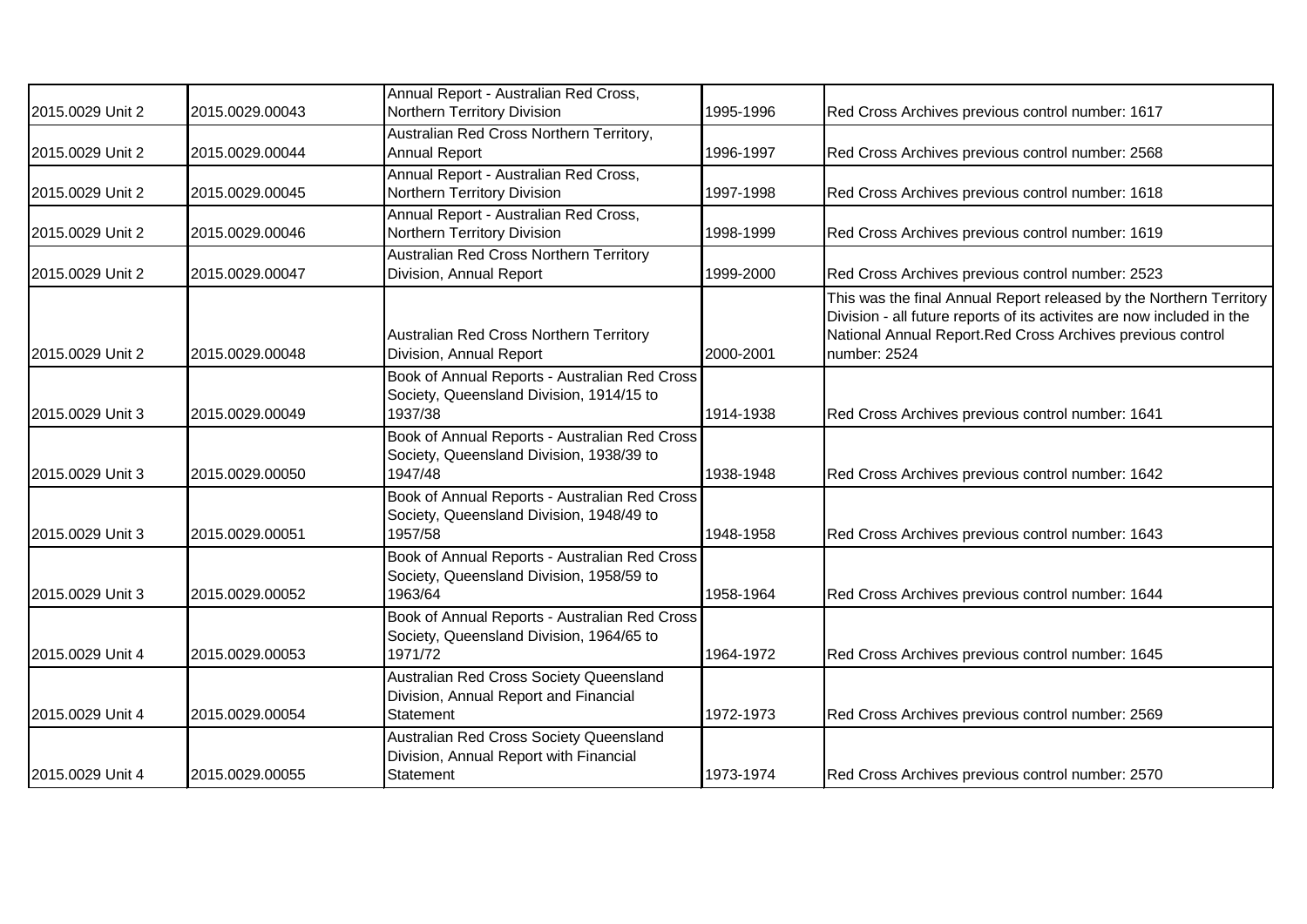|                  |                 | 61st Annual Report and Financial Statement -                                                                |           |                                                  |
|------------------|-----------------|-------------------------------------------------------------------------------------------------------------|-----------|--------------------------------------------------|
| 2015.0029 Unit 4 | 2015.0029.00056 | Australian Red Cross Society, Queensland<br><b>Division</b>                                                 | 1974-1975 | Red Cross Archives previous control number: 1621 |
| 2015.0029 Unit 4 | 2015.0029.00057 | 62nd Annual Report and Financial Statement -<br>Australian Red Cross Society, Queensland<br>Division        | 1975-1976 | Red Cross Archives previous control number: 1622 |
| 2015.0029 Unit 4 | 2015.0029.00058 | 63rd Annual Report and Financial Statement -<br>Australian Red Cross Society, Queensland<br><b>Division</b> | 1976-1977 | Red Cross Archives previous control number: 1623 |
| 2015.0029 Unit 4 | 2015.0029.00059 | Australian Red Cross Society Queensland<br>Division, Annual Report and Financial<br>Statement               | 1977-1978 | Red Cross Archives previous control number: 2571 |
| 2015.0029 Unit 4 | 2015.0029.00060 | Australian Red Cross Society Queensland<br>Division, Annual Report and Financial<br>Statement               | 1978-1979 | Red Cross Archives previous control number: 2572 |
| 2015.0029 Unit 4 | 2015.0029.00061 | 66th Annual Report - Australian Red Cross<br>Society, Queensland Division                                   | 1979-1980 | Red Cross Archives previous control number: 1624 |
| 2015.0029 Unit 4 | 2015.0029.00062 | 68th Annual Report - Australian Red Cross<br>Society, Queensland Division                                   | 1981-1982 | Red Cross Archives previous control number: 1625 |
| 2015.0029 Unit 4 | 2015.0029.00063 | 69th Annual Report - Australian Red Cross<br>Society, Queensland Division                                   | 1982-1983 | Red Cross Archives previous control number: 1626 |
| 2015.0029 Unit 4 | 2015.0029.00064 | Australian Red Cross Society Queensland<br>Division, Annual Report                                          | 1983-1984 | Red Cross Archives previous control number: 2573 |
| 2015.0029 Unit 4 | 2015.0029.00065 | 71st Annual Report - Australian Red Cross<br>Society, Queensland Division                                   | 1984-1985 | Red Cross Archives previous control number: 1627 |
| 2015.0029 Unit 4 | 2015.0029.00066 | 72nd Annual Report - Australian Red Cross<br>Society, Queensland Division                                   | 1985-1986 | Red Cross Archives previous control number: 1628 |
| 2015.0029 Unit 4 | 2015.0029.00067 | 73rd Annual Report - Australian Red Cross<br>Society, Queensland Division                                   | 1986-1987 | Red Cross Archives previous control number: 1629 |
| 2015.0029 Unit 4 | 2015.0029.00068 | 74th Annual Report - Australian Red Cross<br>Society, Queensland Division                                   | 1987-1988 | Red Cross Archives previous control number: 1630 |
| 2015.0029 Unit 4 | 2015.0029.00069 | 75th Annual Report - Australian Red Cross<br>Society, Queensland Division                                   | 1988-1989 | Red Cross Archives previous control number: 1631 |
| 2015.0029 Unit 4 | 2015.0029.00070 | Annual Report - Australian Red Cross Society,<br>Queensland Division                                        | 1989-1990 | Red Cross Archives previous control number: 1632 |
| 2015.0029 Unit 4 | 2015.0029.00071 | Annual Report - Australian Red Cross Society,<br>Queensland Division                                        | 1990-1991 | Red Cross Archives previous control number: 1633 |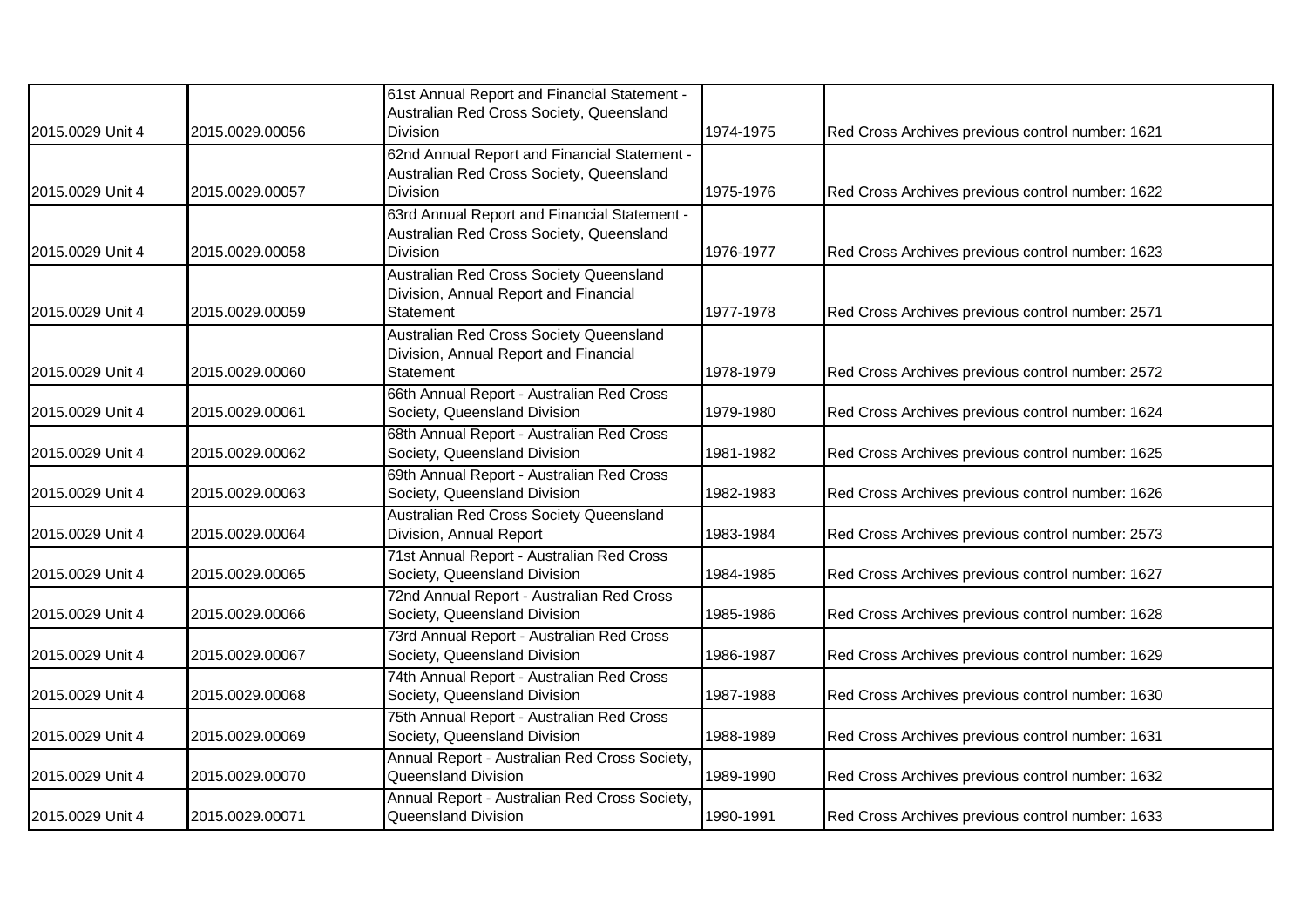| 2015.0029 Unit 4 | 2015.0029.00072 | Annual Report - Australian Red Cross Society,<br>Queensland Division                                                | 1991-1992 | Red Cross Archives previous control number: 1634 |
|------------------|-----------------|---------------------------------------------------------------------------------------------------------------------|-----------|--------------------------------------------------|
| 2015.0029 Unit 4 | 2015.0029.00073 | Annual Report - Australian Red Cross,<br>Queensland Division                                                        | 1992-1993 | Red Cross Archives previous control number: 1635 |
| 2015.0029 Unit 4 | 2015.0029.00074 | Australian Red Cross Queensland - Annual<br>Report                                                                  | 1993-1994 | Red Cross Archives previous control number: 4949 |
| 2015.0029 Unit 4 | 2015.0029.00075 | Annual Report Queensland - Australian Red<br>Cross                                                                  | 1994-1995 | Red Cross Archives previous control number: 4950 |
| 2015.0029 Unit 4 | 2015.0029.00076 | Annual Report Queensland - Australian Red<br>Cross                                                                  | 1995-1996 | Red Cross Archives previous control number: 4951 |
| 2015.0029 Unit 4 | 2015.0029.00077 | Australian Red Cross Queensland Annual<br>Report                                                                    | 1996-1997 | Red Cross Archives previous control number: 4952 |
| 2015.0029 Unit 4 | 2015.0029.00078 | Australian Red Cross Queensland, Annual<br>Report                                                                   | 1998      | Red Cross Archives previous control number: 2575 |
| 2015.0029 Unit 4 | 2015.0029.00079 | Australian Red Cross, Queensland Division<br>Annual Report                                                          | 1999-2000 | Red Cross Archives previous control number: 2128 |
| 2015.0029 Unit 4 | 2015.0029.00080 | Australian Red Cross, Queensland Division<br>Annual Report                                                          | 2000-2001 | Red Cross Archives previous control number: 2129 |
| 2015.0029 Unit 4 | 2015.0029.00081 | Annual Report - Australian Red Cross,<br>Queensland Division                                                        | 2002-2003 | Red Cross Archives previous control number: 1640 |
| 2015.0029 Unit 4 | 2015.0029.00082 | Australian Red Cross, Queensland Division<br>Annual Report and General Purpose Financial<br><b>Statements</b>       | 2003-2004 | Red Cross Archives previous control number: 2131 |
| 2015.0029 Unit 4 | 2015.0029.00083 | Australian Red Cross, Queensland Division<br>Annual Report                                                          | 2003-2004 | Red Cross Archives previous control number: 2130 |
| 2015.0029 Unit 5 | 2015.0029.00084 | Annual Report - Australian Red Cross Society,<br>Canberra Australian Capital Territory Division                     | 1953-1954 | Red Cross Archives previous control number: 1655 |
| 2015.0029 Unit 5 | 2015.0029.00085 | th Annual Report - Australian Red Cross<br>Society, Canberra Australian Capital Territory<br><b>Division</b>        | 1954-1955 | Red Cross Archives previous control number: 1656 |
| 2015.0029 Unit 5 | 2015.0029.00086 | Book of Annual Reports - Australian Red Cross<br>Society, Australian Capital Territory Division,<br>1957/58-1963/64 | 1957-1964 | Red Cross Archives previous control number: 1657 |
| 2015.0029 Unit 5 | 2015.0029.00087 | Book of Annual Reports - Australian Red Cross<br>Society, Australian Capital Territory Division,<br>1964/65-1971/72 | 1964-1972 | Red Cross Archives previous control number: 1658 |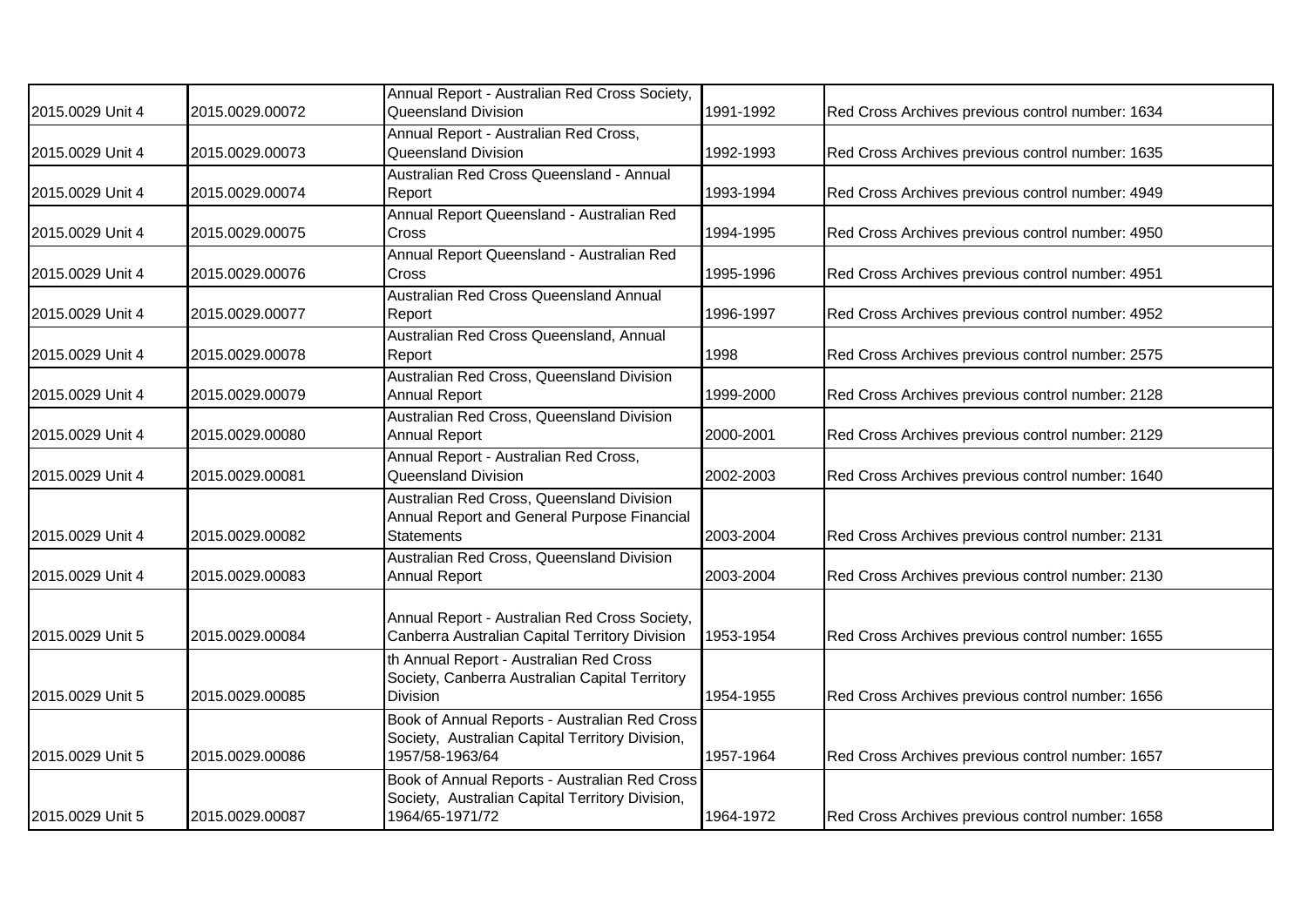| 2015.0029 Unit 5 | 2015.0029.00088 | Australian Red Cross Society Division, Annual<br>Report & Balance Sheet                                                 | 1972-1973 | Red Cross Archives previous control number: 2555 |
|------------------|-----------------|-------------------------------------------------------------------------------------------------------------------------|-----------|--------------------------------------------------|
|                  |                 |                                                                                                                         |           |                                                  |
| 2015.0029 Unit 5 | 2015.0029.00089 | Australian Red Cross Society Division, Annual<br>Report & Balance Sheet                                                 | 1973-1974 | Red Cross Archives previous control number: 2556 |
| 2015.0029 Unit 5 | 2015.0029.00090 | 38th Annual Report and Balance Sheet -<br>Australian Red Cross Society, Australian<br><b>Capital Territory Division</b> | 1974-1975 | Red Cross Archives previous control number: 1659 |
| 2015.0029 Unit 5 | 2015.0029.00091 | Annual Report and Financial Statement -<br>Australian Red Cross Society, Australian<br>Capital Territory Division       | 1975-1976 | Red Cross Archives previous control number: 1660 |
| 2015.0029 Unit 5 | 2015.0029.00092 | 40th Annual Report and Financial Statement -<br>Australian Red Cross Society, Australian<br>Capital Territory Division  | 1976-1977 | Red Cross Archives previous control number: 1661 |
| 2015.0029 Unit 5 | 2015.0029.00093 | 41st Annual Report and Financial Statement -<br>Australian Red Cross Society, Australian<br>Capital Territory Division  | 1977-1978 | Red Cross Archives previous control number: 1662 |
| 2015.0029 Unit 5 | 2015.0029.00094 | Australian Red Cross Society Australian<br>Capital Territory Division, Annual Report &<br><b>Financial Statement</b>    | 1978-1979 | Red Cross Archives previous control number: 2557 |
| 2015.0029 Unit 5 | 2015.0029.00095 | 43rd Annual Report and Financial Statement -<br>Australian Red Cross Society, Australian<br>Capital Territory Division  | 1979-1980 | Red Cross Archives previous control number: 1663 |
| 2015.0029 Unit 5 | 2015.0029.00096 | Australian Red Cross Society Australian<br>Capital Territory Division, Annual Report &<br><b>Financial Statement</b>    | 1980-1981 | Red Cross Archives previous control number: 2558 |
| 2015.0029 Unit 5 | 2015.0029.00097 | 45th Annual Report and Financial Statement -<br>Australian Red Cross Society, Australian<br>Capital Territory Division  | 1981-1982 | Red Cross Archives previous control number: 1664 |
| 2015.0029 Unit 5 | 2015.0029.00098 | 46th Annual Report and Financial Statement -<br>Australian Red Cross Society, Australian<br>Capital Territory Division  | 1982-1983 | Red Cross Archives previous control number: 1665 |
| 2015.0029 Unit 5 | 2015.0029.00099 | Australian Red Cross Society Australian<br>Capital Territory Division, Annual Report &<br><b>Financial Statement</b>    | 1983-1984 | Red Cross Archives previous control number: 2559 |
| 2015.0029 Unit 5 | 2015.0029.00100 | 48th Annual Report and Financial Statement -<br>Australian Red Cross Society, Australian<br>Capital Territory Division  | 1984-1985 | Red Cross Archives previous control number: 1666 |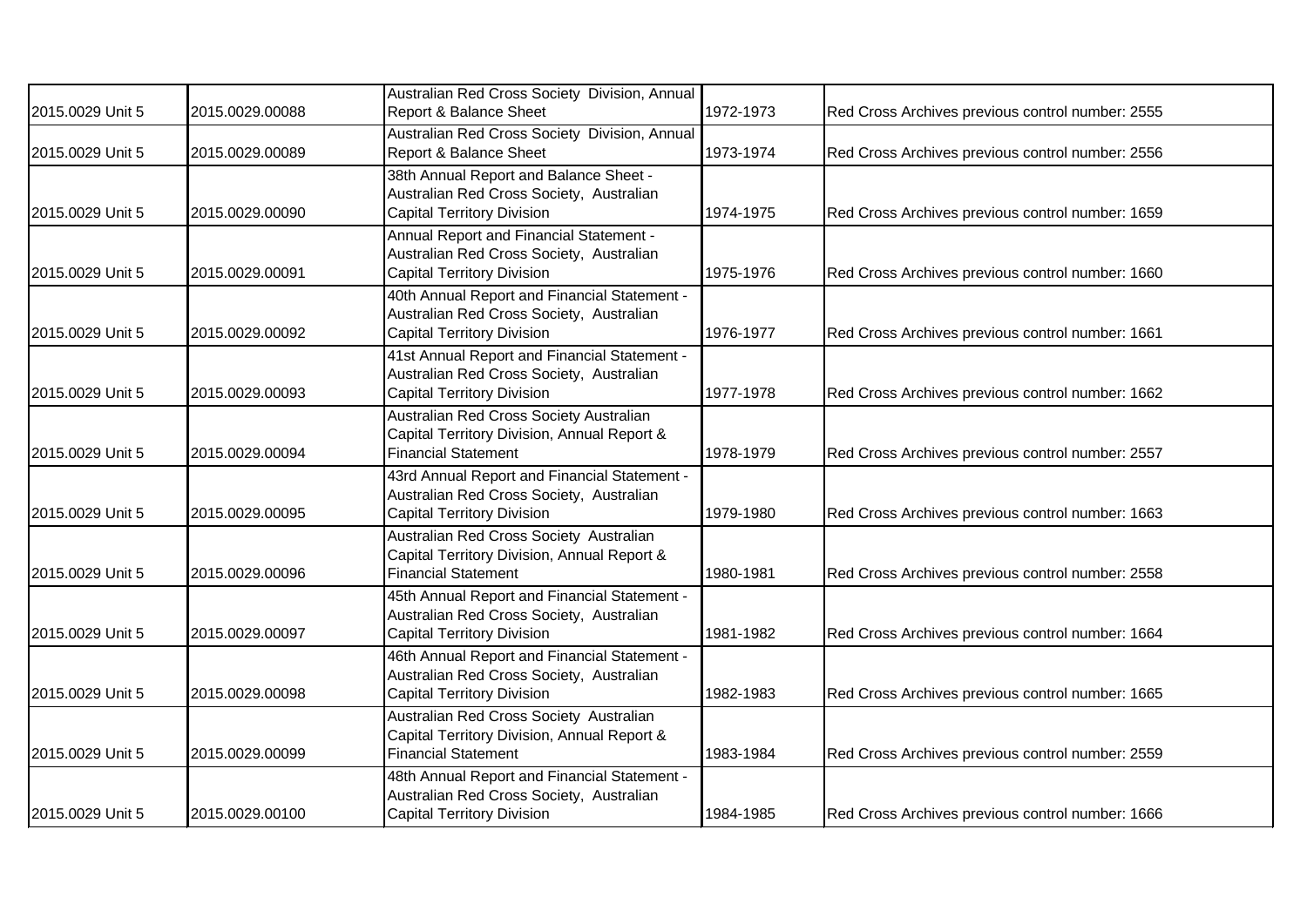| 2015.0029 Unit 5 | 2015.0029.00101 | 49th Annual Report and Financial Statement -<br>Australian Red Cross Society, Australian<br><b>Capital Territory Division</b> | 1985-1986 | Red Cross Archives previous control number: 1667 |
|------------------|-----------------|-------------------------------------------------------------------------------------------------------------------------------|-----------|--------------------------------------------------|
| 2015.0029 Unit 5 | 2015.0029.00102 | 50th Annual Report - Australian Red Cross<br>Society, Australian Capital Territory Division                                   | 1986-1987 | Red Cross Archives previous control number: 1668 |
| 2015.0029 Unit 5 | 2015.0029.00103 | Annual Report - Australian Red Cross Society,<br><b>Australian Capital Territory Division</b>                                 | 1987-1988 | Red Cross Archives previous control number: 1669 |
| 2015.0029 Unit 5 | 2015.0029.00104 | Annual Report - Australian Red Cross Society,<br><b>Australian Capital Territory Division</b>                                 | 1988-1989 | Red Cross Archives previous control number: 1670 |
| 2015.0029 Unit 5 | 2015.0029.00105 | Annual Report - Australian Red Cross Society,<br><b>Australian Capital Territory Division</b>                                 | 1989-1990 | Red Cross Archives previous control number: 1671 |
| 2015.0029 Unit 5 | 2015.0029.00106 | Australian Red Cross Society, Division, Annual<br>Report                                                                      | 1990-1991 | Red Cross Archives previous control number: 2518 |
| 2015.0029 Unit 5 | 2015.0029.00107 | Annual Report - Australian Red Cross Society,<br><b>Australian Capital Territory Division</b>                                 | 1991-1992 | Red Cross Archives previous control number: 1672 |
| 2015.0029 Unit 5 | 2015.0029.00108 | Annual Report - Australian Red Cross,<br>Australian Capital Territory Division                                                | 1992-1993 | Red Cross Archives previous control number: 1673 |
| 2015.0029 Unit 5 | 2015.0029.00109 | Annual Report - Australian Red Cross,<br>Australian Capital Territory Division                                                | 1993-1994 | Red Cross Archives previous control number: 1674 |
| 2015.0029 Unit 5 | 2015.0029.00110 | Annual Report - Australian Red Cross,<br>Australian Capital Territory Division                                                | 1994-1995 | Red Cross Archives previous control number: 1675 |
| 2015.0029 Unit 5 | 2015.0029.00111 | Annual Report - Australian Red Cross,<br>Australian Capital Territory Division                                                | 1995-1996 | Red Cross Archives previous control number: 1676 |
| 2015.0029 Unit 5 | 2015.0029.00112 | Annual Report - Australian Red Cross,<br><b>Australian Capital Territory Division</b>                                         | 1996-1997 | Red Cross Archives previous control number: 1677 |
| 2015.0029 Unit 5 | 2015.0029.00113 | Australian Red Cross, Australian Capital<br>Territory, Annual Report                                                          | 1997-1998 | Red Cross Archives previous control number: 2519 |
| 2015.0029 Unit 5 | 2015.0029.00114 | Annual Report - Australian Red Cross,<br>Australian Capital Territory Division                                                | 1998-1999 | Red Cross Archives previous control number: 1678 |
| 2015.0029 Unit 5 | 2015.0029.00115 | Australian Red Cross, Australian Capital<br>Territory, Annual Report                                                          | 1999-2000 | Red Cross Archives previous control number: 2520 |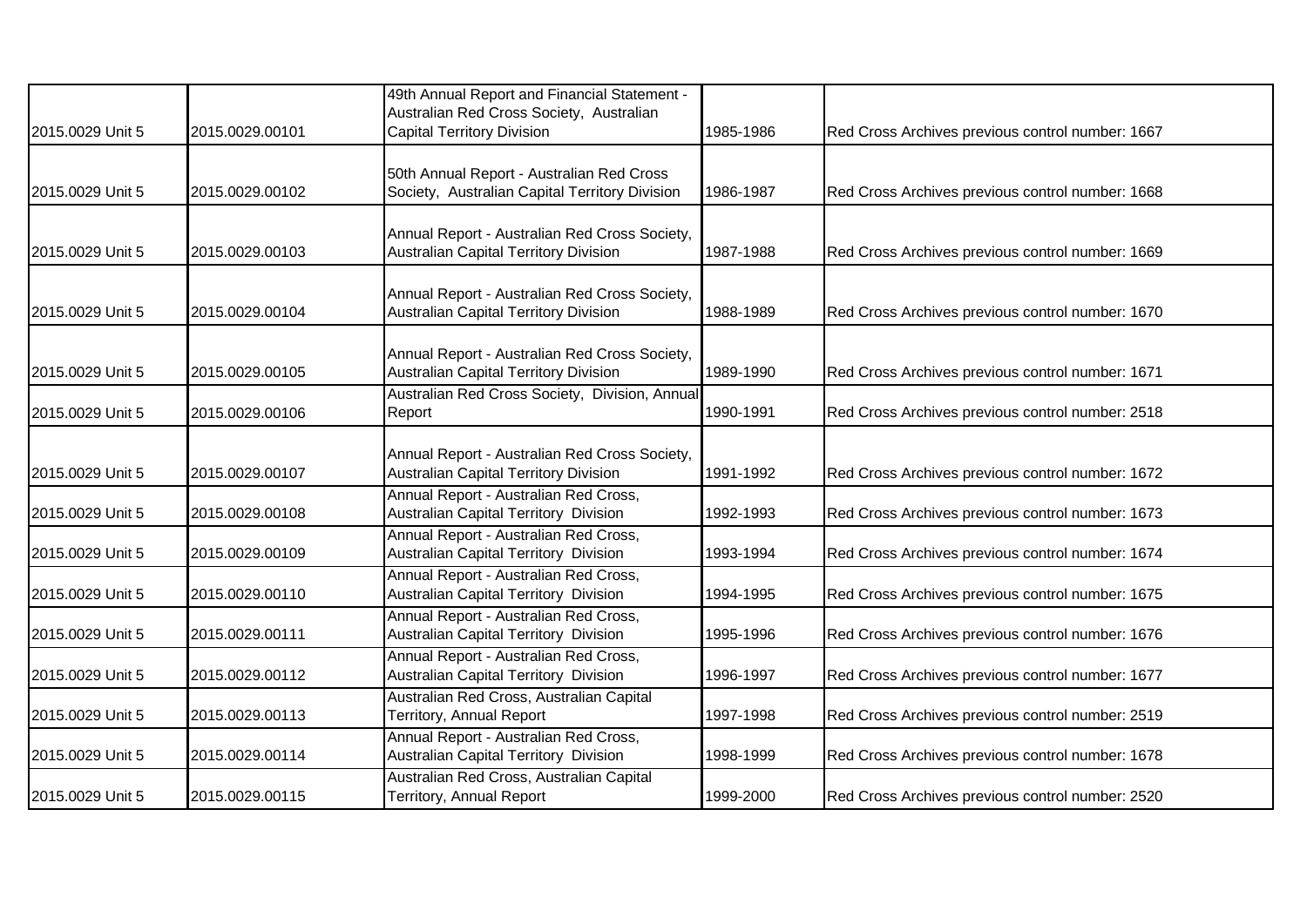|                  |                 | Australian Red Cross, Australian Capital                                      |           |                                                  |
|------------------|-----------------|-------------------------------------------------------------------------------|-----------|--------------------------------------------------|
| 2015.0029 Unit 5 | 2015.0029.00116 | Territory, 2001 Highlights                                                    | 2001      | Red Cross Archives previous control number: 1679 |
|                  |                 | Red Cross Society Western Australia Annual                                    |           |                                                  |
| 2015.0029 Unit 6 | 2015.0029.00117 | Reports                                                                       | 1915-1937 | Red Cross Archives previous control number: 1680 |
|                  |                 |                                                                               |           |                                                  |
|                  |                 | Red Cross Society Western Australian Division                                 |           |                                                  |
| 2015.0029 Unit 6 | 2015.0029.00118 | Annual Reports and Financial Statements                                       | 1921-1934 | Red Cross Archives previous control number: 4955 |
| 2015.0029 Unit 6 | 2015.0029.00119 | Red Cross Society Western Australian Reports 1939-1958                        |           | Red Cross Archives previous control number: 4953 |
| 2015.0029 Unit 6 | 2015.0029.00120 | Annual Report Western Australian Division                                     | 1958-1964 | Red Cross Archives previous control number: 4954 |
|                  |                 | Red Cross Society Western Australian Division                                 |           |                                                  |
| 2015.0029 Unit 6 | 2015.0029.00121 | <b>Annual Reports</b>                                                         | 1964-1972 | Red Cross Archives previous control number: 2577 |
|                  |                 | Australian Red Cross Society Western                                          |           |                                                  |
|                  |                 | Australian Division Annual Report and                                         |           |                                                  |
| 2015.0029 Unit 6 | 2015.0029.00122 | <b>Financial Statement</b>                                                    | 1972-1973 | Red Cross Archives previous control number: 4957 |
|                  |                 | Australian Red Cross Society Western                                          |           |                                                  |
|                  |                 | Australian Division Annual Report and                                         |           |                                                  |
| 2015.0029 Unit 6 | 2015.0029.00123 | <b>Financial Statement</b>                                                    | 1973-1974 | Red Cross Archives previous control number: 4958 |
|                  |                 | Australian Red Cross Society Western                                          |           |                                                  |
| 2015.0029 Unit 6 | 2015.0029.00124 | Australian Division Annual Report and<br><b>Financial Statement</b>           | 1974-1975 | Red Cross Archives previous control number: 4959 |
|                  |                 |                                                                               |           |                                                  |
|                  |                 | Australian Red Cross Society Western<br>Australian Division Annual Report and |           |                                                  |
| 2015.0029 Unit 6 | 2015.0029.00125 | <b>Financial Statement</b>                                                    | 1975-1976 | Red Cross Archives previous control number: 4960 |
|                  |                 | Australian Red Cross Society Western                                          |           |                                                  |
|                  |                 | Australian Division Annual Report and                                         |           |                                                  |
| 2015.0029 Unit 6 | 2015.0029.00126 | <b>Financial Statement</b>                                                    | 1976-1977 | Red Cross Archives previous control number: 4961 |
|                  |                 | Australian Red Cross Society Western                                          |           |                                                  |
| 2015.0029 Unit 6 | 2015.0029.00127 | <b>Australian Division Account</b>                                            | 1977      | Red Cross Archives previous control number: 4962 |
|                  |                 | Australian Red Cross Society Western                                          |           |                                                  |
|                  |                 | Australian Division Annual Report and                                         |           |                                                  |
| 2015.0029 Unit 6 | 2015.0029.00128 | <b>Financial Statement</b>                                                    | 1977-1978 | Red Cross Archives previous control number: 4963 |
|                  |                 | Australian Red Cross Society Western                                          |           |                                                  |
|                  |                 | Australian Division Annual Report and                                         |           |                                                  |
| 2015.0029 Unit 6 | 2015.0029.00129 | <b>Financial Statement</b>                                                    | 1978-1979 | Red Cross Archives previous control number: 4964 |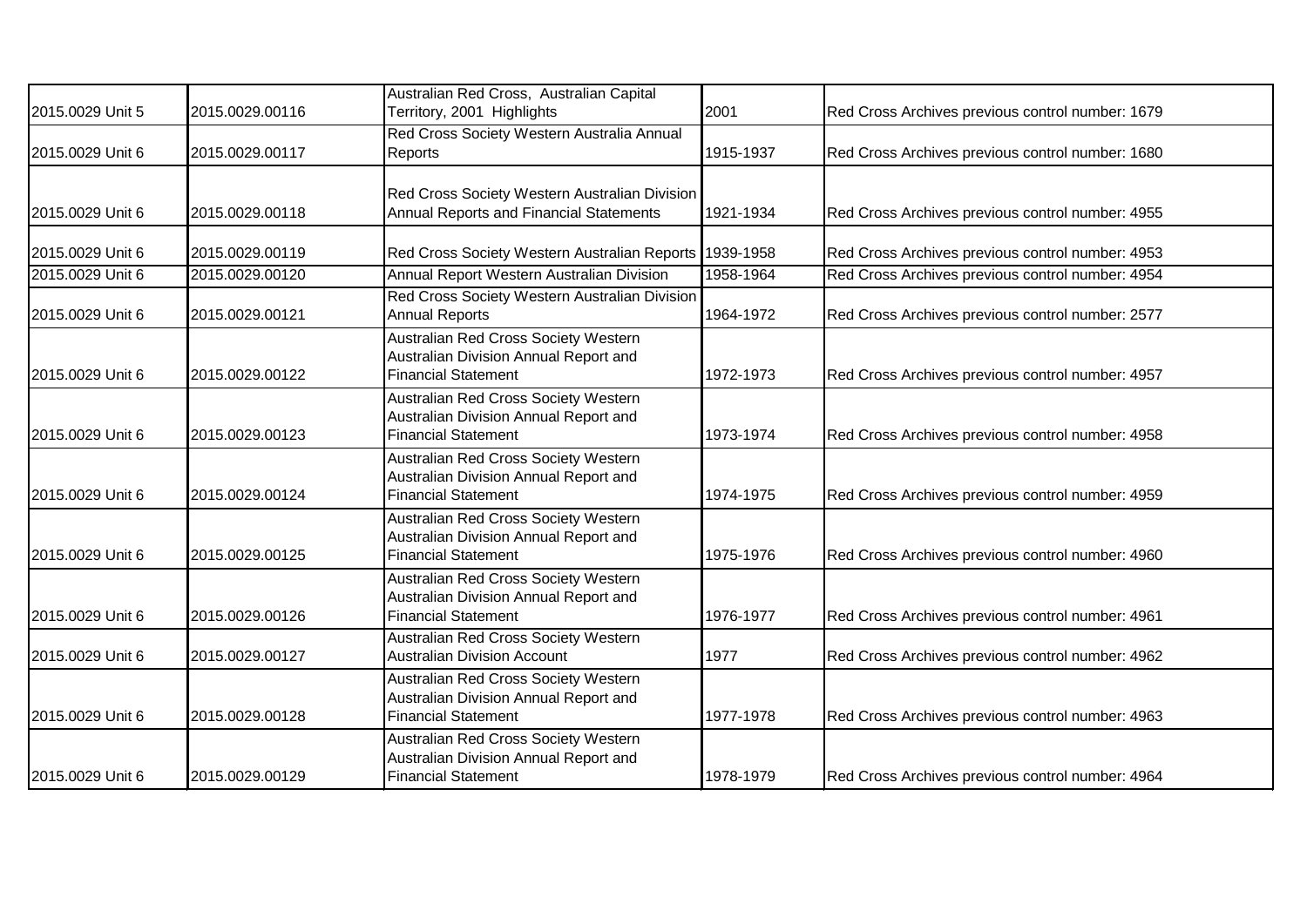|                  |                 | Australian Red Cross Society Western                                                    |           |                                                  |
|------------------|-----------------|-----------------------------------------------------------------------------------------|-----------|--------------------------------------------------|
| 2015.0029 Unit 6 | 2015.0029.00130 | Australian Division Annual Report and<br><b>Financial Statement</b>                     | 1979-1980 | Red Cross Archives previous control number: 4965 |
|                  |                 | Australian Red Cross Society Western                                                    |           |                                                  |
|                  |                 | Australian Division Annual Report and                                                   |           |                                                  |
| 2015.0029 Unit 7 | 2015.0029.00131 | <b>Financial Statement</b>                                                              | 1980-1981 | Red Cross Archives previous control number: 4966 |
|                  |                 | Australian Red Cross Society Western                                                    |           |                                                  |
|                  |                 | Australian Division Annual Report and<br><b>Financial Statement</b>                     | 1981-1982 |                                                  |
| 2015.0029 Unit 7 | 2015.0029.00132 |                                                                                         |           | Red Cross Archives previous control number: 4967 |
|                  |                 | Australian Red Cross Society Western<br>Australian Division Accounts for the year ended |           |                                                  |
| 2015.0029 Unit 7 | 2015.0029.00133 | th June                                                                                 | 1982      | Red Cross Archives previous control number: 4968 |
|                  |                 | Australian Red Cross Society Western                                                    |           |                                                  |
|                  |                 | Australian Division Annual Report & Financial                                           |           |                                                  |
| 2015.0029 Unit 7 | 2015.0029.00134 | Statement                                                                               | 1982-1983 | Red Cross Archives previous control number: 4969 |
|                  |                 | Australian Red Cross Society Western                                                    |           |                                                  |
|                  |                 | Australian Division Annual Report & Financial                                           |           |                                                  |
| 2015.0029 Unit 7 | 2015.0029.00135 | Statement                                                                               | 1983-1984 | Red Cross Archives previous control number: 4970 |
|                  |                 | Australian Red Cross Society Western                                                    |           |                                                  |
| 2015.0029 Unit 7 | 2015.0029.00136 | <b>Australian Division Financial Statements</b>                                         | 1984      | Red Cross Archives previous control number: 4971 |
|                  |                 | Annual Report & Financial Statement -                                                   |           |                                                  |
|                  |                 | Australian Red Cross Society Western                                                    |           |                                                  |
| 2015.0029 Unit 7 | 2015.0029.00137 | <b>Australian Division</b>                                                              | 1984-1985 | Red Cross Archives previous control number: 4972 |
| 2015.0029 Unit 7 | 2015.0029.00138 | Australian Red Cross Society Annual Report<br>and Financial Statement                   | 1985-1986 | Red Cross Archives previous control number: 4973 |
|                  |                 | Annual Report and Financial Statements -                                                |           |                                                  |
|                  |                 | Australian Red Cross Society Western                                                    |           |                                                  |
| 2015.0029 Unit 7 | 2015.0029.00139 | <b>Australian Division</b>                                                              | 1986-1987 | Red Cross Archives previous control number: 4974 |
|                  |                 | Annual Report & Financial Statements                                                    |           |                                                  |
|                  |                 | Australian Red Cross Society Western                                                    |           |                                                  |
| 2015.0029 Unit 7 | 2015.0029.00140 | <b>Australian Division</b>                                                              | 1987-1988 | Red Cross Archives previous control number: 4975 |
|                  |                 | Australian Red Cross Society Western                                                    |           |                                                  |
|                  |                 | Australian Division Annual Report and                                                   |           |                                                  |
| 2015.0029 Unit 7 | 2015.0029.00141 | <b>Financial Statement</b>                                                              | 1988-1989 | Red Cross Archives previous control number: 4976 |
|                  |                 | Australian Red Cross Society Western                                                    |           |                                                  |
|                  |                 | Australian Division Annual Report and                                                   |           |                                                  |
| 2015.0029 Unit 7 | 2015.0029.00142 | <b>Financial Statement</b>                                                              | 1989-1990 | Red Cross Archives previous control number: 4977 |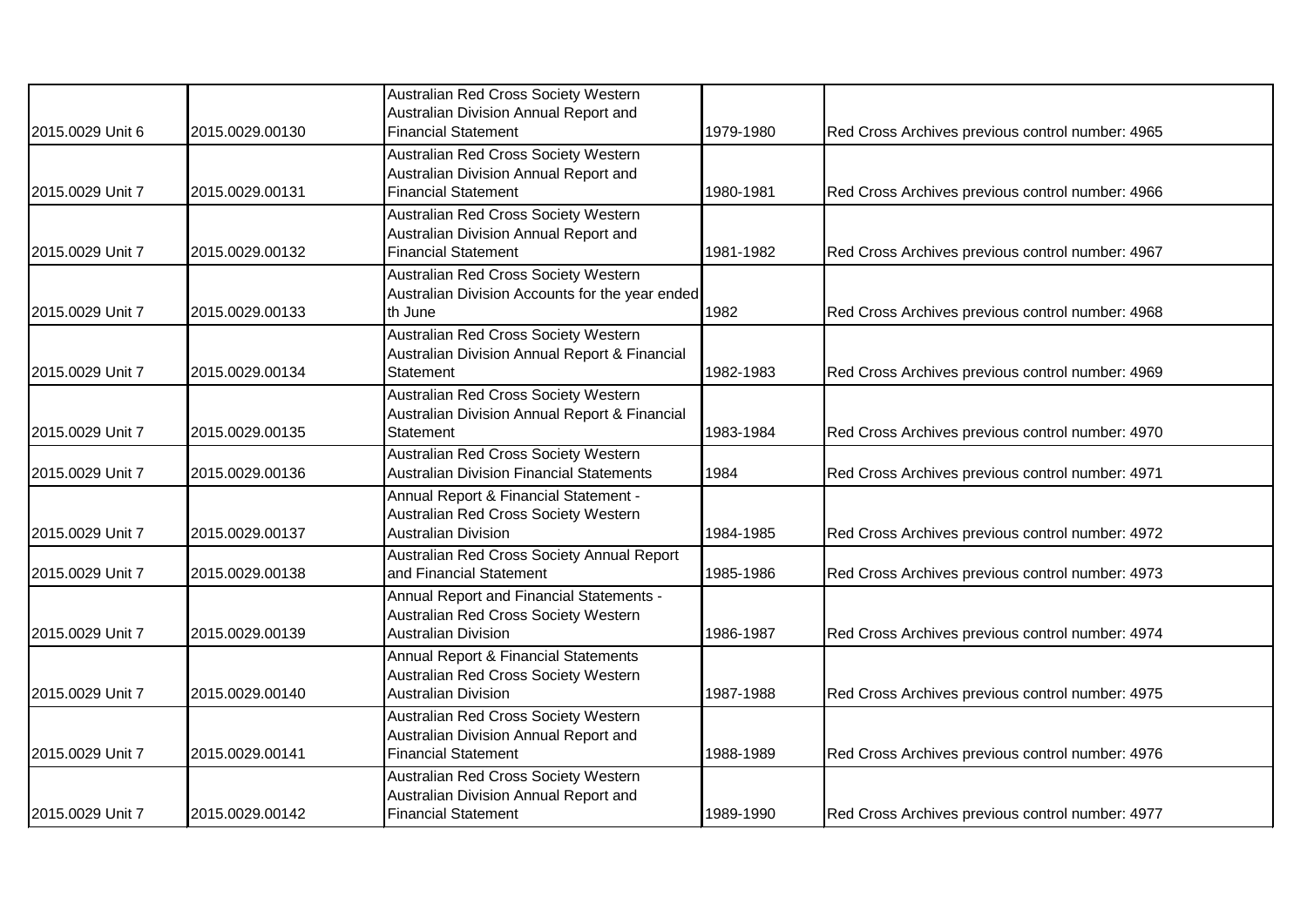| 2015.0029 Unit 7 | 2015.0029.00143 | Annual Report Australian Red Cross Society<br><b>Western Australian Division</b>      | 1990-1991 | Red Cross Archives previous control number: 4978                                                         |
|------------------|-----------------|---------------------------------------------------------------------------------------|-----------|----------------------------------------------------------------------------------------------------------|
|                  |                 | The Australian Red Cross (Western Australian<br>Division) Annual Report and Financial |           |                                                                                                          |
| 2015.0029 Unit 7 | 2015.0029.00144 | Statement                                                                             | 1991-1992 | Red Cross Archives previous control number: 2585                                                         |
| 2015.0029 Unit 7 | 2015.0029.00145 | Annual Report - Australian Red Cross Western<br>Australia                             | 1992-1993 | Red Cross Archives previous control number: 5057                                                         |
| 2015.0029 Unit 7 | 2015.0029.00146 | Annual Report - Australian Red Cross Western<br>Australia                             | 1993-1994 | Red Cross Archives previous control number: 5058                                                         |
| 2015.0029 Unit 7 | 2015.0029.00147 | Annual Report - Australian Red Cross Western<br>Australia                             | 1994-1995 | Red Cross Archives previous control number: 5059                                                         |
| 2015.0029 Unit 7 | 2015.0029.00148 | Australian Red Cross Annual Report - Western<br>Australia                             | 1995-1996 | Red Cross Archives previous control number: 5060                                                         |
| 2015.0029 Unit 7 | 2015.0029.00149 | Australian Red Cross Western Australia Annual<br>Report                               | 1996-1997 | Red Cross Archives previous control number: 5061                                                         |
| 2015.0029 Unit 7 | 2015.0029.00150 | Australian Red Cross Western Australia Annual<br>Report                               | 1997-1998 | Red Cross Archives previous control number: 5062                                                         |
| 2015.0029 Unit 7 | 2015.0029.00151 | Australian Red Cross Western / Annual Report   1998-1999                              |           | Red Cross Archives previous control number: 5063                                                         |
| 2015.0029 Unit 7 | 2015.0029.00152 | Annual Report Australian Red Cross (Western<br>Australia)                             | 1999-2000 | Red Cross Archives previous control number: 5064                                                         |
| 2015.0029 Unit 7 | 2015.0029.00153 | Annual Report Australian Red Cross (Western<br>Australia)                             | 2000-2001 | Red Cross Archives previous control number: 5065                                                         |
| 2015.0029 Unit 7 | 2015.0029.00154 | Annual Review Western Australia - Australian<br><b>Red Cross</b>                      | 2002-2003 | Red Cross Archives previous control number: 5066                                                         |
| 2015.0029 Unit 7 | 2015.0029.00155 | Australian Red Cross Western Australia Annual<br>Review                               | 2003-2004 | Red Cross Archives previous control number: 5067                                                         |
| 2015.0029 Unit 7 | 2015.0029.00156 | Australian Red Cross Western Australia Annual<br>Review                               | 2004-2005 | Red Cross Archives previous control number: 5068                                                         |
| 2015.0029 Unit 8 | 2015.0029.00157 | Book of Annual Reports - Australian Red Cross<br>Society, New South Wales Division    | 1915-1922 | The first NSW Annual Report from 1914/15 is missing. Red Cross<br>Archives previous control number: 1707 |
| 2015.0029 Unit 8 | 2015.0029.00158 | Book of Annual Reports - Australian Red Cross<br>Society, New South Wales Division    | 1922-1930 | Red Cross Archives previous control number: 1708                                                         |
| 2015.0029 Unit 8 | 2015.0029.00159 | Book of Annual Reports - Australian Red Cross<br>Society, New South Wales Division    | 1930-1938 | Red Cross Archives previous control number: 1709                                                         |
| 2015.0029 Unit 8 | 2015.0029.00160 | Book of Annual Reports - Australian Red Cross<br>Society, New South Wales Division    | 1938-1940 | Red Cross Archives previous control number: 1710                                                         |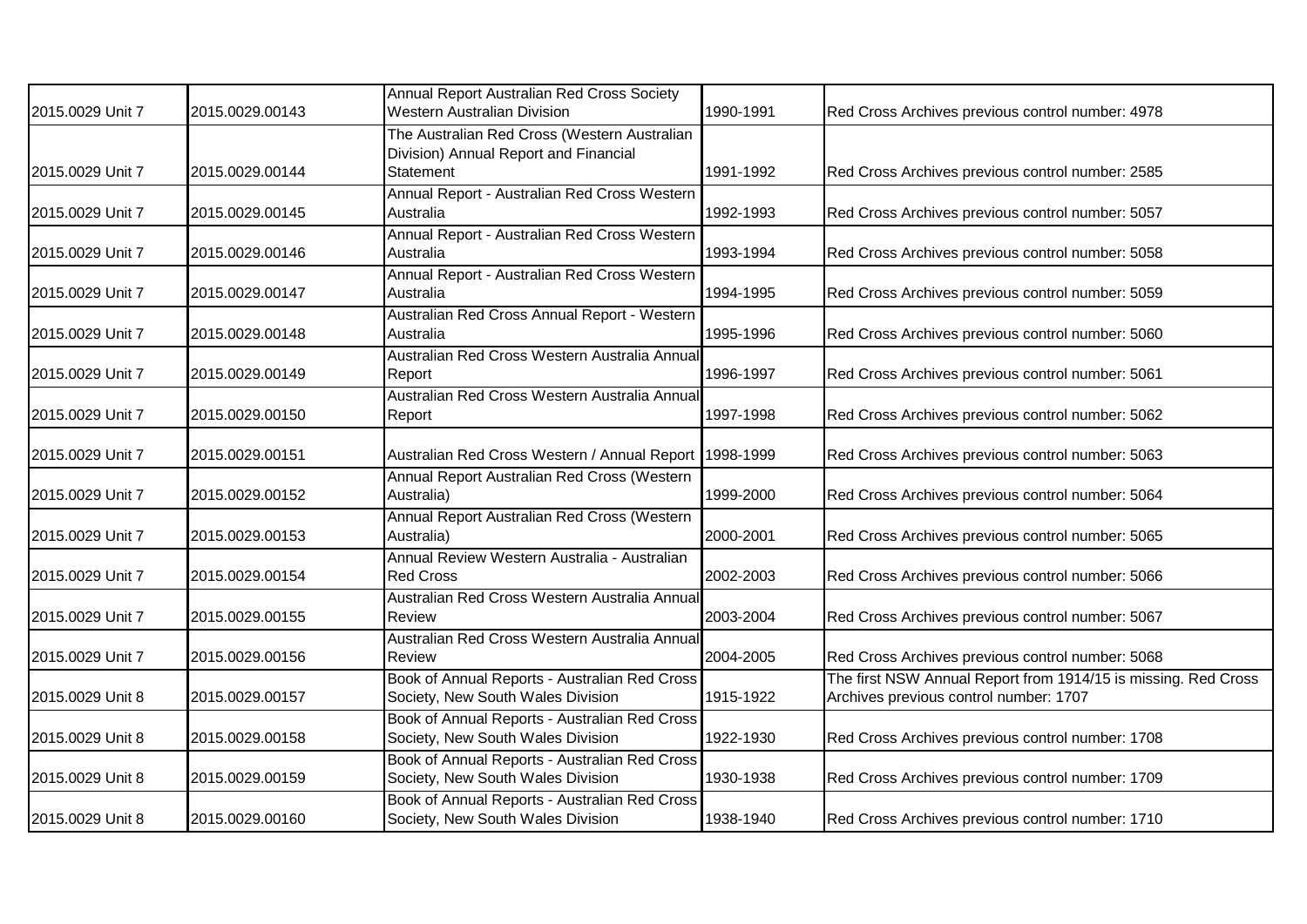| 2015.0029 Unit 9  | 2015.0029.00161 | Book of Annual Reports - Australian Red Cross<br>Society, New South Wales Division                                        | 1938-1945 | Red Cross Archives previous control number: 1711 |
|-------------------|-----------------|---------------------------------------------------------------------------------------------------------------------------|-----------|--------------------------------------------------|
| 2015.0029 Unit 9  | 2015.0029.00162 | Book of Annual Reports - Australian Red Cross<br>Society, New South Wales Division                                        | 1945-1958 | Red Cross Archives previous control number: 1712 |
| 2015.0029 Unit 9  | 2015.0029.00163 | Book of Annual Reports - Australian Red Cross<br>Society, New South Wales Division                                        | 1958-1964 | Red Cross Archives previous control number: 1713 |
| 2015.0029 Unit 9  | 2015.0029.00164 | Book of Annual Reports - Australian Red Cross<br>Society, New South Wales Division                                        | 1964-1972 | Red Cross Archives previous control number: 1714 |
| 2015.0029 Unit 9  | 2015.0029.00165 | Australian Red Cross Society New South<br>Wales Division, Summary of the Annual Report<br>for the year ended 30 June 1965 | 1965      | Red Cross Archives previous control number: 2542 |
| 2015.0029 Unit 10 | 2015.0029.00166 | Annual Report - Australian Red Cross Society,<br>New South Wales Division                                                 | 1972-1973 | Red Cross Archives previous control number: 2135 |
| 2015.0029 Unit 10 | 2015.0029.00167 | Australian Red Cross Society New South<br>Wales Division, Annual Report                                                   | 1973-1974 | Red Cross Archives previous control number: 2543 |
| 2015.0029 Unit 10 | 2015.0029.00168 | Annual Report - Australian Red Cross Society,<br>New South Wales Division                                                 | 1974-1975 | Red Cross Archives previous control number: 1715 |
| 2015.0029 Unit 10 | 2015.0029.00169 | Annual Report - Australian Red Cross Society,<br>New South Wales Division                                                 | 1975-1976 | Red Cross Archives previous control number: 1716 |
| 2015.0029 Unit 10 | 2015.0029.00170 | Annual Report - Australian Red Cross Society,<br><b>New South Wales Division</b>                                          | 1976-1977 | Red Cross Archives previous control number: 1717 |
| 2015.0029 Unit 10 | 2015.0029.00171 | Annual Report - Australian Red Cross Society,<br><b>New South Wales Division</b>                                          | 1977-1978 | Red Cross Archives previous control number: 1718 |
| 2015.0029 Unit 10 | 2015.0029.00172 | Australian Red Cross Society New South<br>Wales Division, Annual Report                                                   | 1978-1979 | Red Cross Archives previous control number: 2544 |
| 2015.0029 Unit 10 | 2015.0029.00173 | Australian Red Cross Society New South<br><b>Wales Division, Annual Report</b>                                            | 1979-1980 | Red Cross Archives previous control number: 2545 |
| 2015.0029 Unit 10 | 2015.0029.00174 | Australian Red Cross Society New South<br>Wales Division, Annual Report                                                   | 1980-1981 | Red Cross Archives previous control number: 2546 |
| 2015.0029 Unit 10 | 2015.0029.00175 | Australian Red Cross Society New South<br><b>Wales Division, Annual Report</b>                                            | 1981-1982 | Red Cross Archives previous control number: 2547 |
| 2015.0029 Unit 10 | 2015.0029.00176 | Australian Red Cross Society New South<br><b>Wales Division, Annual Report</b>                                            | 1983      | Red Cross Archives previous control number: 2548 |
| 2015.0029 Unit 10 | 2015.0029.00177 | Australian Red Cross Society New South<br><b>Wales Division, Annual Report</b>                                            | 1984      | Red Cross Archives previous control number: 2549 |
| 2015.0029 Unit 10 | 2015.0029.00178 | Annual Report - Australian Red Cross Society,<br>New South Wales Division                                                 | 1984-1985 | Red Cross Archives previous control number: 1719 |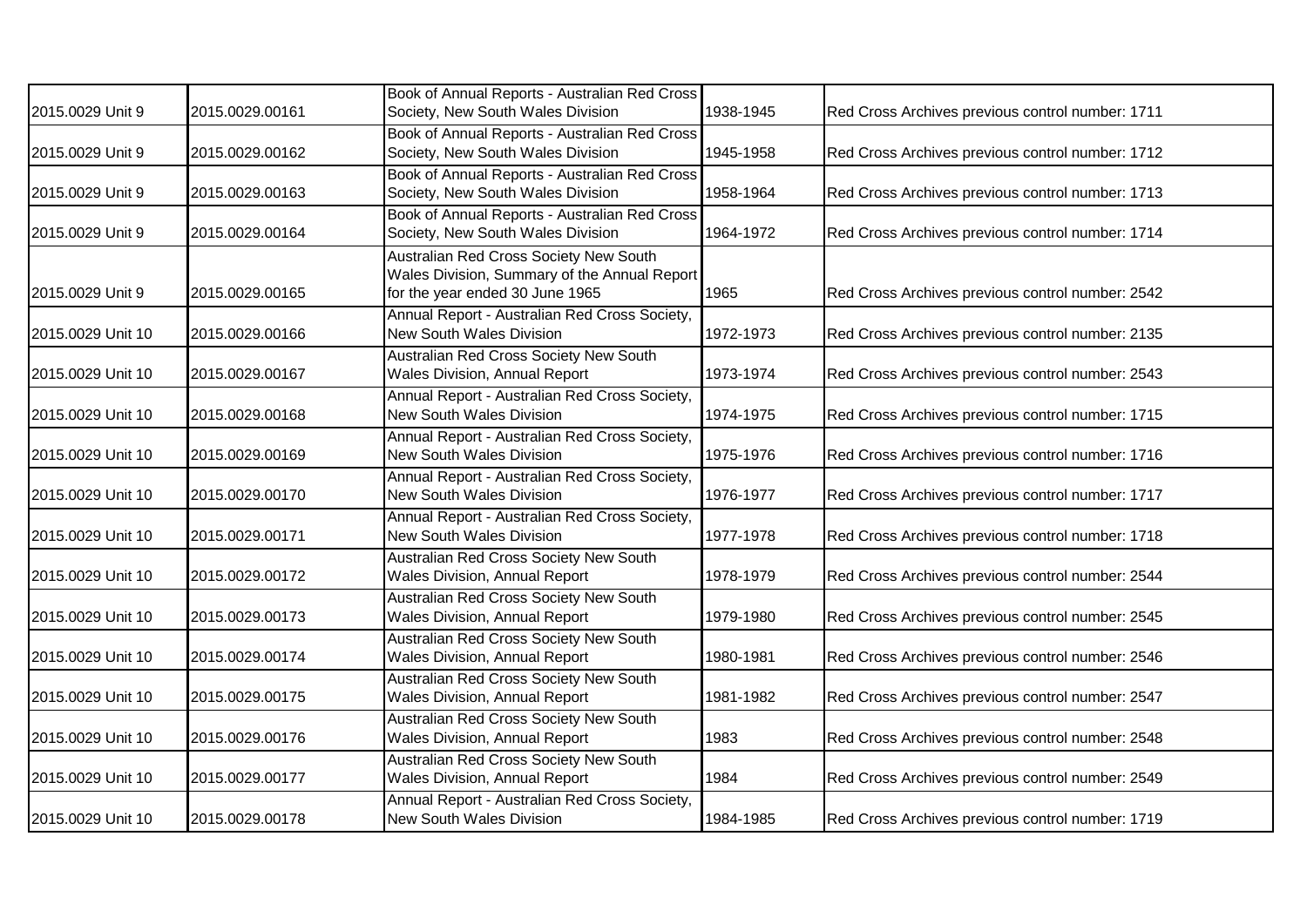| 2015.0029 Unit 10 | 2015.0029.00179 | Annual Report - Australian Red Cross Society,<br>New South Wales Division | 1985-1986 | Red Cross Archives previous control number: 1720 |
|-------------------|-----------------|---------------------------------------------------------------------------|-----------|--------------------------------------------------|
| 2015.0029 Unit 10 | 2015.0029.00180 | Annual Report - Australian Red Cross Society,<br>New South Wales Division | 1986-1987 | Red Cross Archives previous control number: 1721 |
| 2015.0029 Unit 10 | 2015.0029.00181 | Annual Report - Australian Red Cross Society,<br>New South Wales Division | 1987-1988 | Red Cross Archives previous control number: 1722 |
| 2015.0029 Unit 10 | 2015.0029.00182 | Annual Report - Australian Red Cross Society,<br>New South Wales Division | 1988-1989 | Red Cross Archives previous control number: 1723 |
| 2015.0029 Unit 10 | 2015.0029.00183 | Annual Report - Australian Red Cross Society,<br>New South Wales Division | 1989-1990 | Red Cross Archives previous control number: 1724 |
| 2015.0029 Unit 10 | 2015.0029.00184 | Annual Report - Australian Red Cross Society,<br>New South Wales Division | 1990-1991 | Red Cross Archives previous control number: 1725 |
| 2015.0029 Unit 10 | 2015.0029.00185 | Annual Report - Australian Red Cross Society,<br>New South Wales Division | 1991-1992 | Red Cross Archives previous control number: 1726 |
| 2015.0029 Unit 10 | 2015.0029.00186 | Annual Report - Australian Red Cross, New<br>South Wales Division         | 1992-1993 | Red Cross Archives previous control number: 1727 |
| 2015.0029 Unit 10 | 2015.0029.00187 | Annual Report - Australian Red Cross, New<br>South Wales Division         | 1993-1994 | Red Cross Archives previous control number: 1728 |
| 2015.0029 Unit 10 | 2015.0029.00188 | Annual Report - Australian Red Cross, New<br>South Wales Division         | 1994-1995 | Red Cross Archives previous control number: 1729 |
| 2015.0029 Unit 10 | 2015.0029.00189 | Annual Report - Australian Red Cross, New<br>South Wales Division         | 1995-1996 | Red Cross Archives previous control number: 1730 |
| 2015.0029 Unit 10 | 2015.0029.00190 | Annual Report - Australian Red Cross, New<br>South Wales Division         | 1996-1997 | Red Cross Archives previous control number: 1731 |
| 2015.0029 Unit 10 | 2015.0029.00191 | Annual Report - Australian Red Cross, New<br>South Wales Division         | 1997-1998 | Red Cross Archives previous control number: 1732 |
| 2015.0029 Unit 10 | 2015.0029.00192 | Annual Report - Australian Red Cross, New<br>South Wales Division         | 1998-1999 | Red Cross Archives previous control number: 1733 |
| 2015.0029 Unit 10 | 2015.0029.00193 | Australian Red Cross New South Wales,<br><b>Annual Report</b>             | 1999-2000 | Red Cross Archives previous control number: 2550 |
| 2015.0029 Unit 10 | 2015.0029.00194 | Australian Red Cross New South Wales,<br><b>Annual Report</b>             | 2000-2001 | Red Cross Archives previous control number: 2552 |
| 2015.0029 Unit 10 | 2015.0029.00195 | Australian Red Cross New South Wales, A<br>Year in Review                 | 2001-2002 | Red Cross Archives previous control number: 2650 |
| 2015.0029 Unit 10 | 2015.0029.00196 | Australian Red Cross NSW, Year In Review                                  | 2002-2003 | Red Cross Archives previous control number: 2551 |
| 2015.0029 Unit 10 | 2015.0029.00197 | Australian Red Cross NSW, Annual Financial<br>Statement                   | 2003-2004 | Red Cross Archives previous control number: 2553 |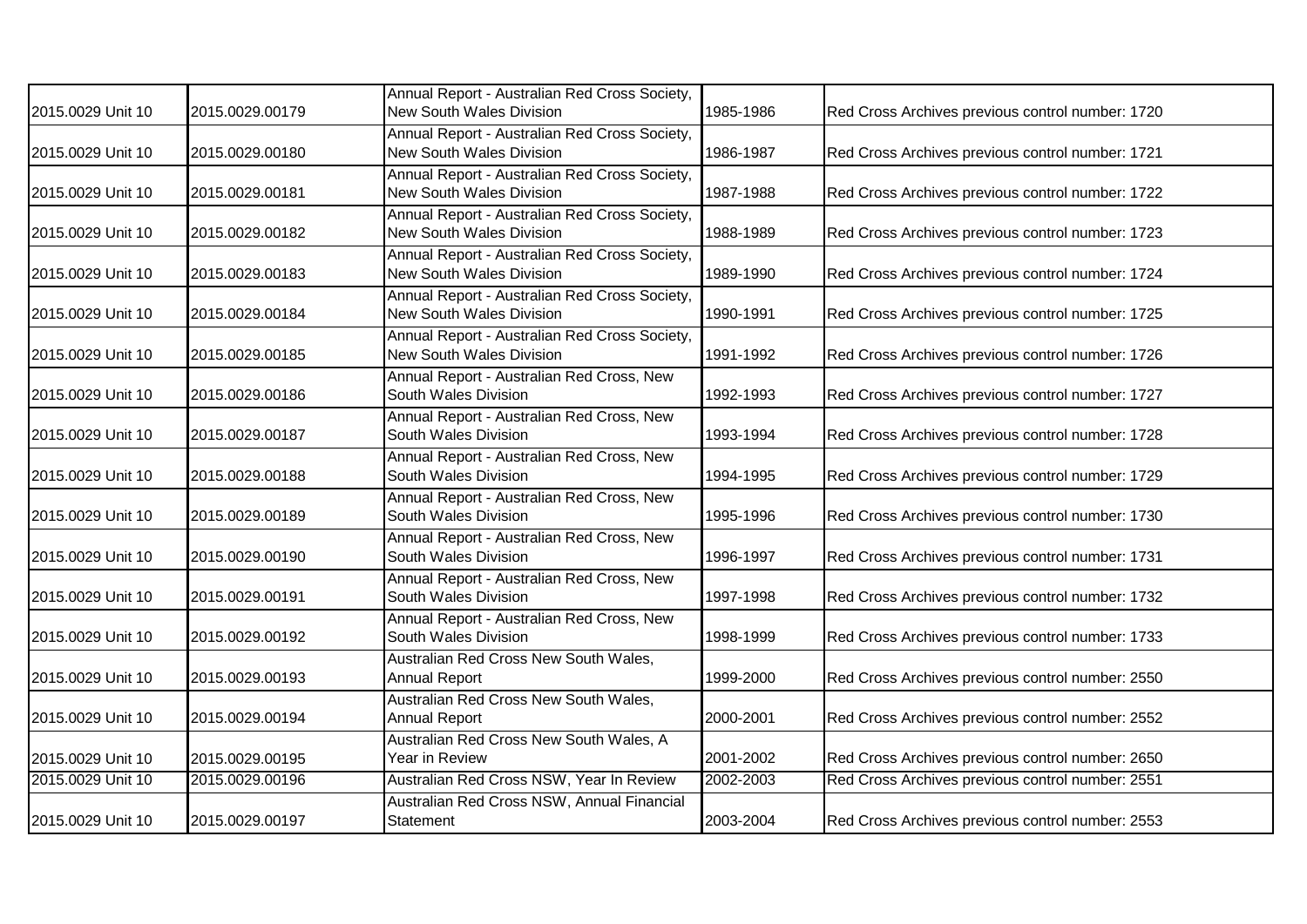| 2015.0029 Unit 10 | 2015.0029.00198 | Australian Red Cross NSW, Annual Statement 2004-2005                                               |           | Red Cross Archives previous control number: 2554 |
|-------------------|-----------------|----------------------------------------------------------------------------------------------------|-----------|--------------------------------------------------|
| 2015.0029 Unit 11 | 2015.0029.00199 | Red Cross Society Tasmanian Annual Reports   1915-1939                                             |           | Red Cross Archives previous control number: 4943 |
| 2015.0029 Unit 11 | 2015.0029.00200 | Red Cross Society Tasmania Annual Reports                                                          | 1939-1958 | Red Cross Archives previous control number: 4944 |
| 2015.0029 Unit 11 | 2015.0029.00201 | Annual Report Tasmanian Division                                                                   | 1958-1964 | Red Cross Archives previous control number: 4945 |
| 2015.0029 Unit 11 | 2015.0029.00202 | Australian Red Cross Society Tasmanian<br><b>Division Annual Reports</b>                           | 1964-1972 | Red Cross Archives previous control number: 4946 |
| 2015.0029 Unit 11 | 2015.0029.00203 | Australian Red Cross Society Tasmanian<br>Division Annual Report & Financial Statement             | 1972-1973 | Red Cross Archives previous control number: 4979 |
| 2015.0029 Unit 11 | 2015.0029.00204 | Australian Red Cross Society Tasmanian<br>Division Annual Report & Financial Statement             | 1973-1974 | Red Cross Archives previous control number: 4980 |
| 2015.0029 Unit 11 | 2015.0029.00205 | Australian Red Cross Society Tasmanian<br>Division Annual Report & Financial Statement             | 1974-1975 | Red Cross Archives previous control number: 4981 |
| 2015.0029 Unit 11 | 2015.0029.00206 | Australian Red Cross Society Tasmanian<br>Division Annual Report and Financial<br><b>Statement</b> | 1975-1976 | Red Cross Archives previous control number: 4982 |
| 2015.0029 Unit 11 | 2015.0029.00207 | Australian Red Cross Society Tasmanian<br>Division Annual Report and Financial<br>Statement        | 1976-1977 | Red Cross Archives previous control number: 4983 |
| 2015.0029 Unit 11 | 2015.0029.00208 | Australian Red Cross Society Tasmanian<br>Division Annual Report and Financial<br>Statement        | 1977-1978 | Red Cross Archives previous control number: 4984 |
| 2015.0029 Unit 11 | 2015.0029.00209 | Australian Red Cross Society Tasmanian<br>Division Annual Report and Financial<br>Statement        | 1978-1979 | Red Cross Archives previous control number: 4985 |
| 2015.0029 Unit 12 | 2015.0029.00210 | Australian Red Cross Society Tasmanian<br>Division Annual Report and Financial<br><b>Statement</b> | 1980-1981 | Red Cross Archives previous control number: 1735 |
| 2015.0029 Unit 12 | 2015.0029.00211 | Australian Red Cross Society Tasmanian<br>Division Annual Report and Financial<br>Statement        | 1981-1982 | Red Cross Archives previous control number: 1736 |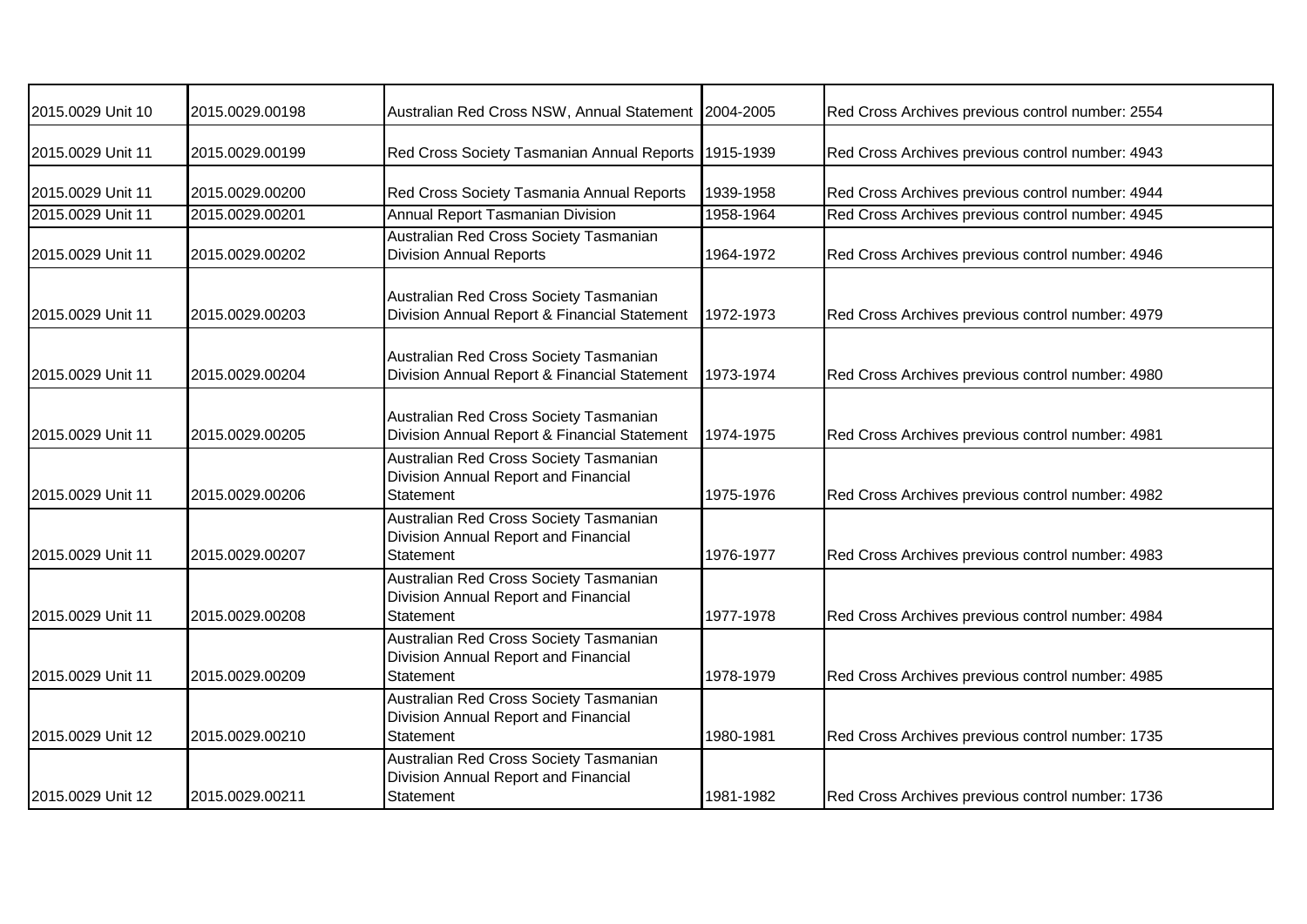|                   |                 | Australian Red Cross Society Tasmanian<br>Division Annual Report and Financial                     |           |                                                  |
|-------------------|-----------------|----------------------------------------------------------------------------------------------------|-----------|--------------------------------------------------|
| 2015.0029 Unit 12 | 2015.0029.00212 | Statement                                                                                          | 1982-1983 | Red Cross Archives previous control number: 1737 |
| 2015.0029 Unit 12 | 2015.0029.00213 | Australian Red Cross Society Tasmanian<br>Division Annual Report and Financial<br><b>Statement</b> | 1983-1984 | Red Cross Archives previous control number: 1738 |
| 2015.0029 Unit 12 | 2015.0029.00214 | Australian Red Cross Society Tasmanian<br>Division Annual Report and Financial<br>Statement        | 1984-1985 | Red Cross Archives previous control number: 4986 |
|                   |                 | Australian Red Cross Society Tasmanian<br>Division Annual Report and Financial                     |           |                                                  |
| 2015.0029 Unit 12 | 2015.0029.00215 | Statement<br>Australian Red Cross Society Tasmanian                                                | 1985-1986 | Red Cross Archives previous control number: 4987 |
| 2015.0029 Unit 12 | 2015.0029.00216 | Division Annual Report and Financial<br><b>Statement</b>                                           | 1986-1987 | Red Cross Archives previous control number: 4988 |
| 2015.0029 Unit 12 | 2015.0029.00217 | Australian Red Cross Society Tasmanian<br>Division Annual Report and Financial<br><b>Statement</b> | 1987-1988 | Red Cross Archives previous control number: 4989 |
| 2015.0029 Unit 12 | 2015.0029.00218 | Australian Red Cross Society Tasmanian<br>Division Annual Report and Financial<br>Statement        | 1988-1989 | Red Cross Archives previous control number: 4990 |
| 2015.0029 Unit 12 | 2015.0029.00219 | Australian Red Cross Society Tasmanian<br>Division Annual Report and Financial<br><b>Statement</b> | 1989-1990 | Red Cross Archives previous control number: 4991 |
| 2015.0029 Unit 12 | 2015.0029.00220 | Australian Red Cross Society Tasmanian<br>Division Annual Report and Financial<br><b>Statement</b> | 1990-1991 | Red Cross Archives previous control number: 4992 |
| 2015.0029 Unit 12 | 2015.0029.00221 | Australian Red Cross Tasmanian Division<br><b>Annual Report</b>                                    | 1991-1992 | Red Cross Archives previous control number: 4993 |
| 2015.0029 Unit 12 | 2015.0029.00222 | Annual Report Australian Red Cross Tasmania   1992-1993                                            |           | Red Cross Archives previous control number: 4994 |
| 2015.0029 Unit 12 | 2015.0029.00223 | Annual Report Australian Red Cross Tasmania   1993-1994                                            |           | Red Cross Archives previous control number: 4995 |
| 2015.0029 Unit 12 | 2015.0029.00224 | Australian Red Cross Tasmania Tasmanian<br><b>Annual Report</b>                                    | 1994-1995 | Red Cross Archives previous control number: 4996 |
| 2015.0029 Unit 12 | 2015.0029.00225 | Australian Red Cross Tasmanian Annual<br>Report                                                    | 1995-1996 | Red Cross Archives previous control number: 4997 |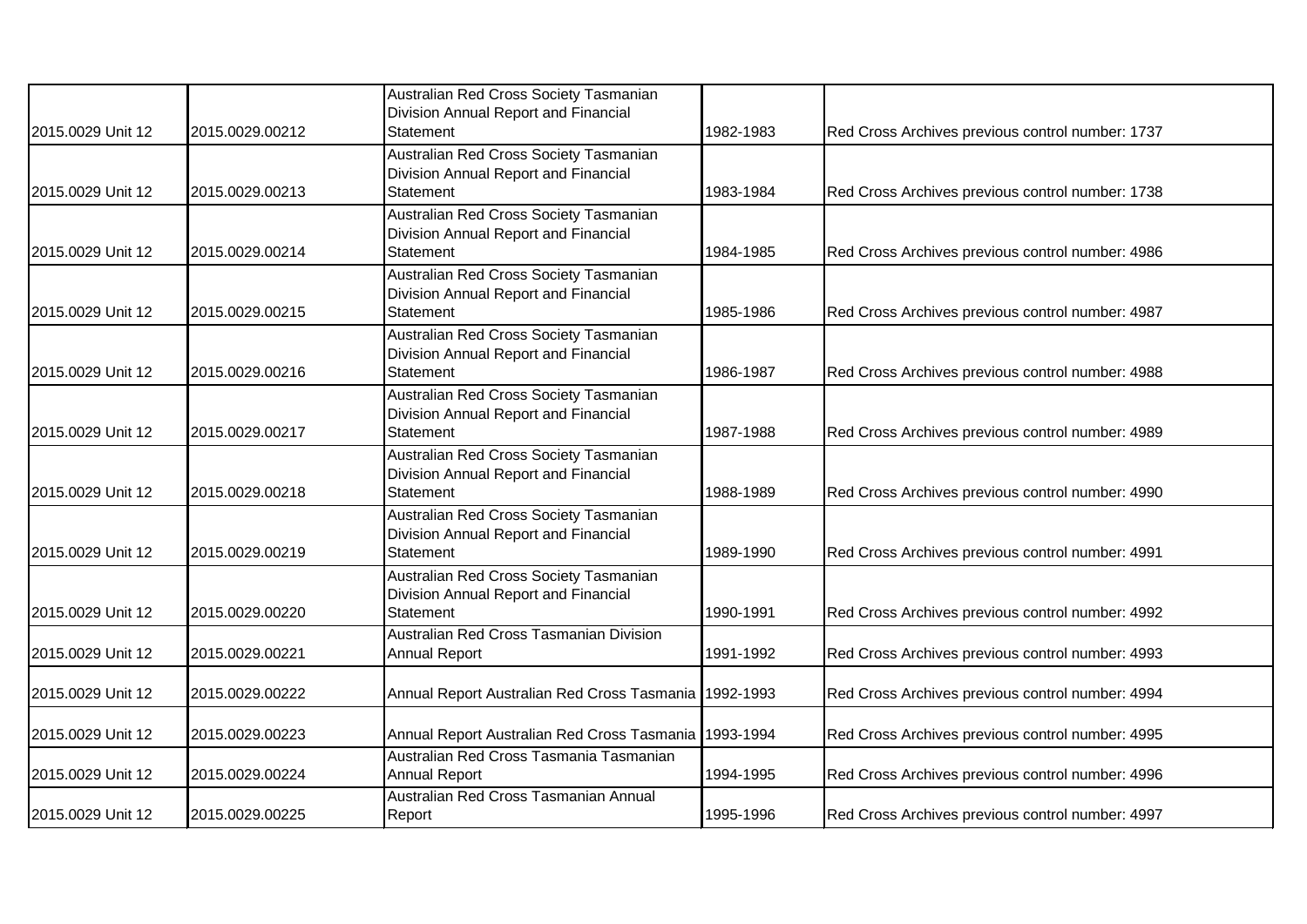| 2015.0029 Unit 12 | 2015.0029.00226 | Annual Report Australian Red Cross Tasmania   1996-1997                         |           | Red Cross Archives previous control number: 4998                                                                                                                      |
|-------------------|-----------------|---------------------------------------------------------------------------------|-----------|-----------------------------------------------------------------------------------------------------------------------------------------------------------------------|
| 2015.0029 Unit 12 | 2015.0029.00227 | Australian Red Cross Tasmania Annual Report 1997-1998                           |           | Red Cross Archives previous control number: 4999                                                                                                                      |
| 2015.0029 Unit 12 | 2015.0029.00228 | Annual Report Tasmania Australian Red Cross   1998-1999                         |           | Red Cross Archives previous control number: 5000                                                                                                                      |
| 2015.0029 Unit 12 | 2015.0029.00229 | Australian Red Cross Annual Report Tasmania   1999-2000                         |           | Red Cross Archives previous control number: 5001                                                                                                                      |
| 2015.0029 Unit 12 | 2015.0029.00230 | Australian Red Cross Tasmania Annual Report 2000-2001                           |           | Red Cross Archives previous control number: 5002                                                                                                                      |
| 2015.0029 Unit 12 | 2015.0029.00231 | <b>Annual Review Australian Red Cross</b><br>Tasmania                           | 2001-2002 | Red Cross Archives previous control number: 5003                                                                                                                      |
| 2015.0029 Unit 12 | 2015.0029.00232 | Australian Red Cross Tasmania Review                                            | 2002-2003 | Red Cross Archives previous control number: 5004                                                                                                                      |
| 2015.0029 Unit 12 | 2015.0029.00233 | Australian Red Cross Tasmania Review                                            | 2003-2004 | Red Cross Archives previous control number: 5005                                                                                                                      |
| 2015.0029 Unit 12 | 2015.0029.00234 | Australian Red Cross Tasmanian Review                                           | 2004-2005 | Red Cross Archives previous control number: 5006                                                                                                                      |
| 2015.0029 Unit 12 | 2015.0029.00235 | Australian Red Cross first edition Spring 2006                                  | 2006      | Red Cross Archives previous control number: 5007                                                                                                                      |
| 2015.0029 Unit 13 | 2015.0029.00236 | Red Cross Society South Australia Annual<br><b>Reports</b>                      | 1915-1938 | Red Cross Archives previous control number: 1775                                                                                                                      |
| 2015.0029 Unit 13 | 2015.0029.00237 | Red Cross Society South Australian Annual<br>Reports                            | 1939-1958 | (This appears to be a supplement to the 1973/74 Australian Red<br>Cross, South Australian Division Annual Report. Red Cross<br>Archives previous control number: 1781 |
| 2015.0029 Unit 13 | 2015.0029.00238 | Annual Report South Australian Division                                         | 1958-1964 | Red Cross Archives previous control number: 5008                                                                                                                      |
| 2015.0029 Unit 13 | 2015.0029.00239 | Australian Red Cross Society South Australian<br><b>Division Annual Reports</b> | 1965-1972 | Red Cross Archives previous control number: 5009                                                                                                                      |
| 2015.0029 Unit 13 | 2015.0029.00240 | Australian Red Cross Society South Australian<br><b>Division Annual Report</b>  | 1973      | Red Cross Archives previous control number: 5010                                                                                                                      |
| 2015.0029 Unit 13 | 2015.0029.00241 | Australian Red Cross Society South Australian<br><b>Division Annual Report</b>  | 1974      | Red Cross Archives previous control number: 5011                                                                                                                      |
| 2015.0029 Unit 13 | 2015.0029.00242 | Red Cross '74 (South Australian Division)                                       | 1974      | Red Cross Archives previous control number: 5013                                                                                                                      |
| 2015.0029 Unit 13 | 2015.0029.00243 | Australian Red Cross Society South Australian<br><b>Division Annual Report</b>  | 1975      | Red Cross Archives previous control number: 5012                                                                                                                      |
| 2015.0029 Unit 13 | 2015.0029.00244 | Red Cross '75 (South Australian Division)                                       | 1975      | Red Cross Archives previous control number: 5014                                                                                                                      |
| 2015.0029 Unit 14 | 2015.0029.00245 | Red Cross '76 [South Australian Division]                                       | 1975-1976 | This appears to be a supplement to the 1975/76 Australian Red<br>Cross, South Australian Division Annual Report. Red Cross<br>Archives previous control number: 1790  |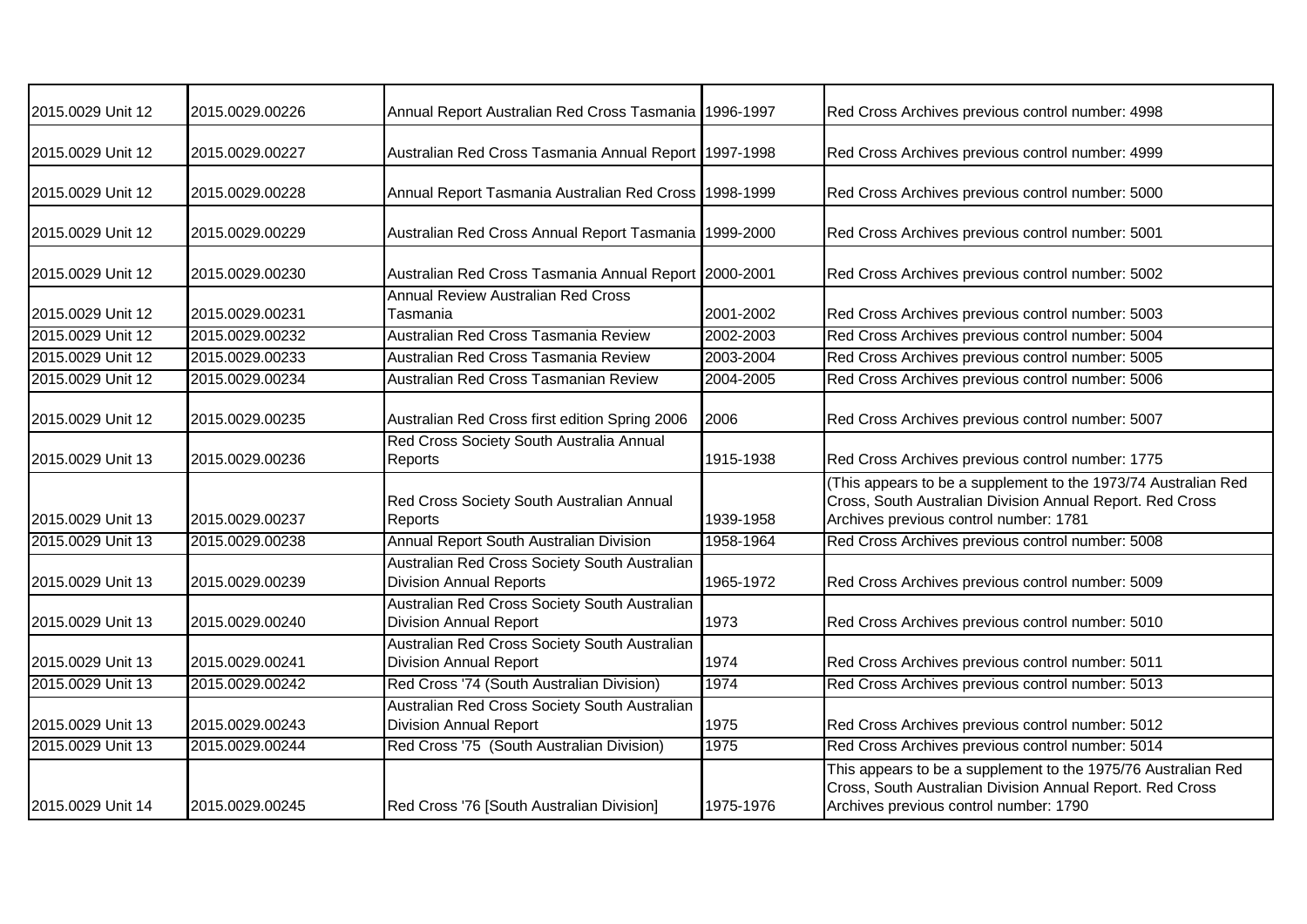| 2015.0029 Unit 14 | 2015.0029.00246 | Red Cross '77 [South Australian Division]                                      | 1976-1977 | (This appears to be a supplement to the 1976/77 Australian Red<br>Cross, South Australian Division Annual Report. Red Cross<br>Archives previous control number: 1791 |
|-------------------|-----------------|--------------------------------------------------------------------------------|-----------|-----------------------------------------------------------------------------------------------------------------------------------------------------------------------|
| 2015.0029 Unit 14 | 2015.0029.00247 | Red Cross '78 [South Australian Division]                                      | 1977-1978 | This appears to be a supplement to the 1977/78 Australian Red<br>Cross, South Australian Division Annual Report. Red Cross<br>Archives previous control number: 1792  |
| 2015.0029 Unit 14 | 2015.0029.00248 | Australian Red Cross Society South Australian<br><b>Division Annual Report</b> | 1978-1979 | Red Cross Archives previous control number: 5015                                                                                                                      |
| 2015.0029 Unit 14 | 2015.0029.00249 | Red Cross '80 [South Australian Division]                                      | 1979-1980 | This appears to be a supplement to the 1979/80 Australian Red<br>Cross, South Australian Division Annual Report. Red Cross<br>Archives previous control number: 1793  |
| 2015.0029 Unit 14 | 2015.0029.00250 | Australian Red Cross Society South Australian<br><b>Division Annual Report</b> | 1980-1981 | Red Cross Archives previous control number: 5016                                                                                                                      |
| 2015.0029 Unit 14 | 2015.0029.00251 | Australian Red Cross Society South Australian<br><b>Division Annual Report</b> | 1981-1982 | Red Cross Archives previous control number: 5017                                                                                                                      |
| 2015.0029 Unit 14 | 2015.0029.00252 | Australian Red Cross Society Annual Report -<br>South Australian Division      | 1982-1983 | Red Cross Archives previous control number: 5018                                                                                                                      |
| 2015.0029 Unit 14 | 2015.0029.00253 | Australian Red Cross Society Annual Report -<br>South Australian Division      | 1983-1984 | Red Cross Archives previous control number: 5019                                                                                                                      |
| 2015.0029 Unit 14 | 2015.0029.00254 | Australian Red Cross Society Annual Report -<br>South Australian Division      | 1984-1985 | Red Cross Archives previous control number: 5020                                                                                                                      |
| 2015.0029 Unit 14 | 2015.0029.00255 | Australian Red Cross Society South Australian<br><b>Division</b>               | 1985-1986 | Red Cross Archives previous control number: 5021                                                                                                                      |
| 2015.0029 Unit 14 | 2015.0029.00256 | Australian Red Cross Society Annual Report -<br>South Australian Division      | 1986-1987 | Red Cross Archives previous control number: 5022                                                                                                                      |
| 2015.0029 Unit 14 | 2015.0029.00257 | Annual Report Australian Red Cross Society<br>South Australian Division        | 1987-1988 | Red Cross Archives previous control number: 5023                                                                                                                      |
| 2015.0029 Unit 14 | 2015.0029.00258 | Annual Report Australian Red Cross Society<br>South Australian Division        | 1988-1989 | Red Cross Archives previous control number: 5024                                                                                                                      |
| 2015.0029 Unit 14 | 2015.0029.00259 | Annual Report Australian Red Cross Society<br>South Australian Division        | 1989-1990 | Red Cross Archives previous control number: 5025                                                                                                                      |
| 2015.0029 Unit 14 | 2015.0029.00260 | Australian Red Cross Society South Australian<br>Division / Annual Report      | 1990-1991 | Red Cross Archives previous control number: 5026                                                                                                                      |
| 2015.0029 Unit 14 | 2015.0029.00261 | Australian Red Cross South Australian Division<br>Annual Report                | 1991-1992 | Red Cross Archives previous control number: 5027                                                                                                                      |
| 2015.0029 Unit 14 | 2015.0029.00262 | Annual Report - Australian Red Cross South<br>Australia                        | 1992-1993 | Red Cross Archives previous control number: 5028                                                                                                                      |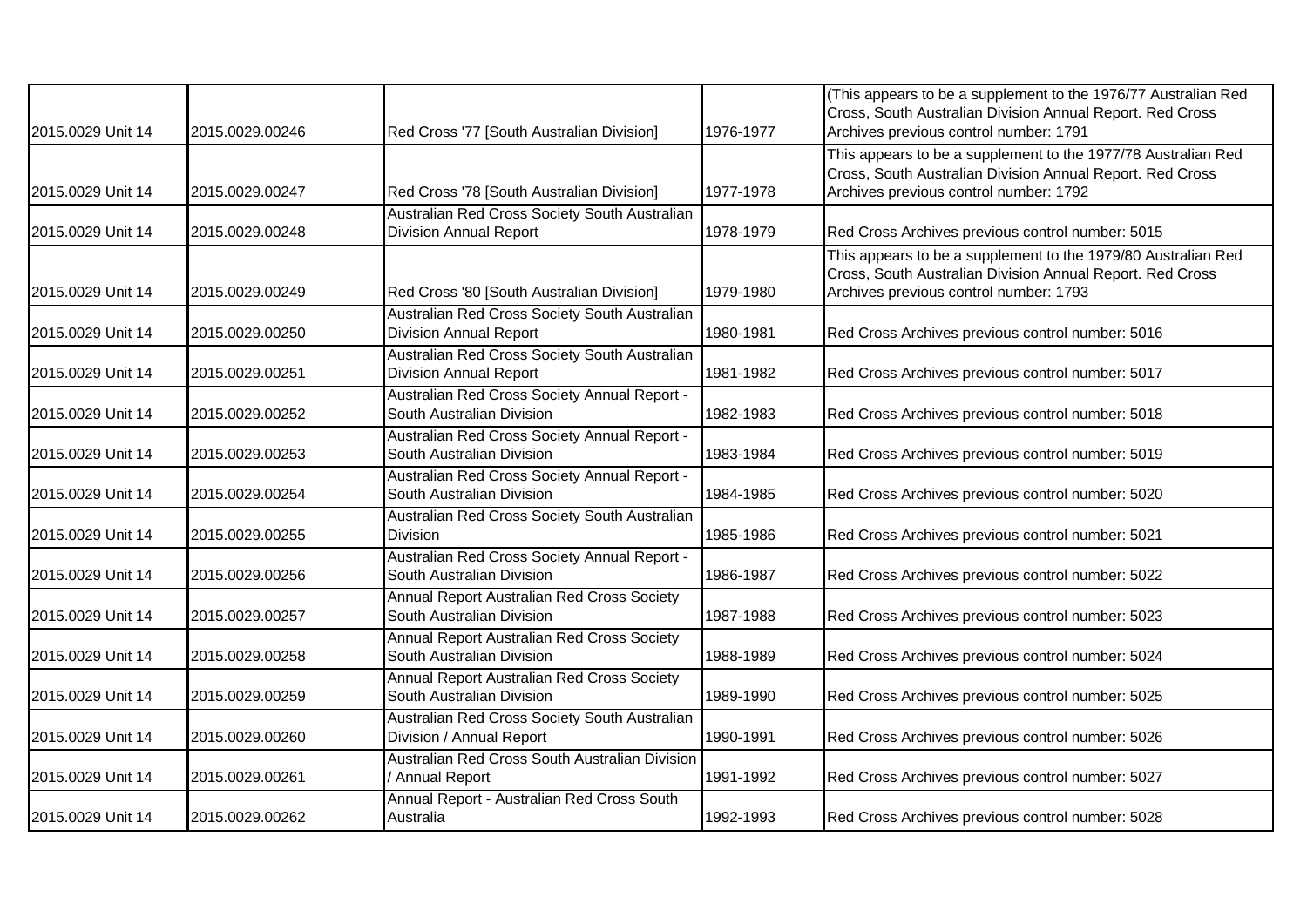|                   |                 | Annual Report - Australian Red Cross South      |           |                                                  |
|-------------------|-----------------|-------------------------------------------------|-----------|--------------------------------------------------|
| 2015.0029 Unit 14 | 2015.0029.00263 | Australia                                       | 1993-1994 | Red Cross Archives previous control number: 5029 |
|                   |                 | Annual Report - Australian Red Cross South      |           |                                                  |
| 2015.0029 Unit 14 | 2015.0029.00264 | Australia                                       | 1994-1995 | Red Cross Archives previous control number: 5030 |
|                   |                 | Annual Report - South Australia Australian Red  |           |                                                  |
| 2015.0029 Unit 14 | 2015.0029.00265 | Cross                                           | 1995-1996 | Red Cross Archives previous control number: 5031 |
|                   |                 | Australian Red Cross Society South Australian   |           |                                                  |
|                   |                 | Division - Financial Statements Regions and     |           |                                                  |
| 2015.0029 Unit 14 | 2015.0029.00266 | <b>Branches Service Awards</b>                  | 1996-1997 | Red Cross Archives previous control number: 5032 |
|                   |                 | Australian Red Cross - Annual Report South      |           |                                                  |
| 2015.0029 Unit 14 | 2015.0029.00267 | Australia                                       | 1996-1997 | Red Cross Archives previous control number: 5033 |
|                   |                 | Australian Red Cross South Australia / Annual   |           |                                                  |
| 2015.0029 Unit 14 | 2015.0029.00268 | Report                                          | 1997-1998 | Red Cross Archives previous control number: 5034 |
| 2015.0029 Unit 14 | 2015.0029.00269 | Who is Red Cross? Australian Red Cross          | 1998-1999 | Red Cross Archives previous control number: 5035 |
|                   |                 | Annual Report Australian Red Cross South        |           |                                                  |
| 2015.0029 Unit 14 | 2015.0029.00270 | Australia                                       | 1999-2000 | Red Cross Archives previous control number: 5036 |
|                   |                 | Australian Red Cross Annual Report South        |           |                                                  |
| 2015.0029 Unit 14 | 2015.0029.00271 | Australia                                       | 2000-2001 | Red Cross Archives previous control number: 5037 |
|                   |                 |                                                 |           |                                                  |
| 2015.0029 Unit 14 | 2015.0029.00272 | Australian Red Cross South Australian Review    | 2001-2002 | Red Cross Archives previous control number: 5038 |
|                   |                 | Australian Red Cross South Australian - Annual  |           |                                                  |
| 2015.0029 Unit 14 | 2015.0029.00273 | Report                                          | 2002-2003 | Red Cross Archives previous control number: 5039 |
|                   |                 | South Australian Highlights - Australian Red    |           |                                                  |
| 2015.0029 Unit 14 | 2015.0029.00274 | Cross                                           | 2003-2004 | Red Cross Archives previous control number: 5040 |
|                   |                 | South Australian Highlights - Australian Red    |           |                                                  |
| 2015.0029 Unit 14 | 2015.0029.00275 | Cross                                           | 2004-2005 | Red Cross Archives previous control number: 5041 |
|                   |                 | South Australian Highlights - Australian Red    |           |                                                  |
| 2015.0029 Unit 14 | 2015.0029.00276 | Cross                                           | 2005-2006 | Red Cross Archives previous control number: 5042 |
|                   |                 | Book of Annual Reports - Australian Red Cross   |           |                                                  |
| 2015.0029 Unit 15 | 2015.0029.00277 | Society, Victorian Division                     | 1914-1925 | Red Cross Archives previous control number: 1812 |
|                   |                 | Book of Annual Reports - Australian Red Cross   |           |                                                  |
| 2015.0029 Unit 15 | 2015.0029.00278 | Society, Victorian Division                     | 1925-1938 | Red Cross Archives previous control number: 1813 |
|                   |                 | Australian Red Cross Society, Victorian         |           |                                                  |
|                   |                 | Division - Reports of Branches and Auxiliaries, |           |                                                  |
|                   |                 | 1936/37 (Adjunct to the 1936/37 ARC Victorian   |           |                                                  |
| 2015.0029 Unit 15 | 2015.0029.00279 | Division Annual Report)                         | 1936-1937 | Red Cross Archives previous control number: 2103 |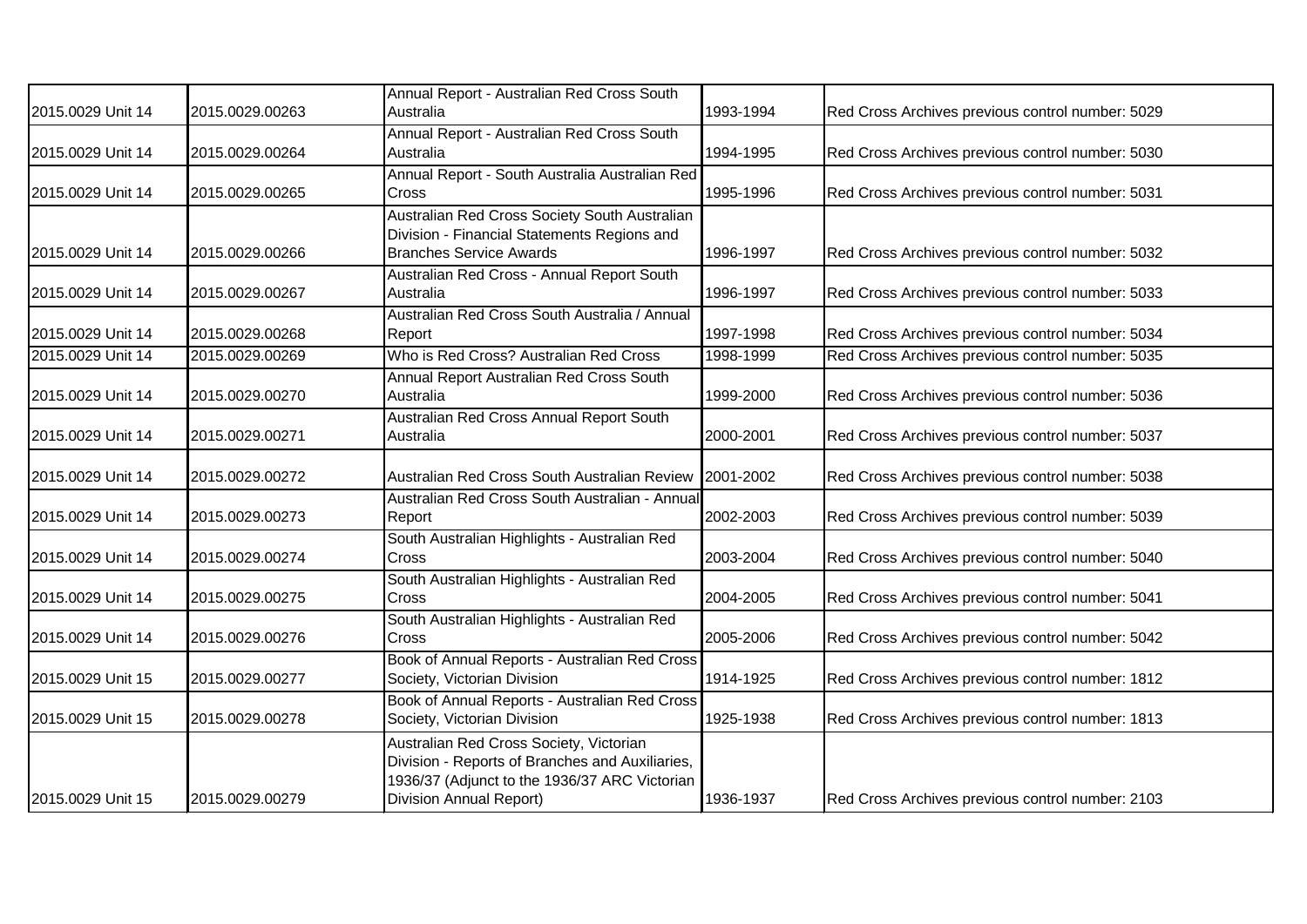| 2015.0029 Unit 15 | 2015.0029.00280 | Book of Annual Reports - Australian Red Cross<br>Society, Victorian Division | 1938-1948 | Red Cross Archives previous control number: 1814 |
|-------------------|-----------------|------------------------------------------------------------------------------|-----------|--------------------------------------------------|
| 2015.0029 Unit 15 | 2015.0029.00281 | Book of Annual Reports - Australian Red Cross<br>Society, Victorian Division | 1948-1958 | Red Cross Archives previous control number: 1822 |
| 2015.0029 Unit 15 | 2015.0029.00282 | Book of Annual Reports - Australian Red Cross<br>Society, Victorian Division | 1958-1964 | Red Cross Archives previous control number: 1825 |
| 2015.0029 Unit 16 | 2015.0029.00283 | Book of Annual Reports - Australian Red Cross<br>Society, Victorian Division | 1964-1972 | Red Cross Archives previous control number: 1829 |
| 2015.0029 Unit 16 | 2015.0029.00284 | Australian Red Cross Society Victorian<br>Division, Annual Report -          | 1972-1973 | Red Cross Archives previous control number: 2587 |
| 2015.0029 Unit 16 | 2015.0029.00285 | Australian Red Cross Society Victorian<br>Division, Annual Report            | 1974      | Red Cross Archives previous control number: 2588 |
| 2015.0029 Unit 16 | 2015.0029.00286 | Annual Report - Australian Red Cross Society,<br>Victorian Division          | 1974-1975 | Red Cross Archives previous control number: 1836 |
| 2015.0029 Unit 16 | 2015.0029.00287 | Annual Report - Australian Red Cross Society,<br>Victorian Division          | 1975-1976 | Red Cross Archives previous control number: 1837 |
| 2015.0029 Unit 16 | 2015.0029.00288 | Annual Report - Australian Red Cross Society,<br>Victorian Division          | 1976-1977 | Red Cross Archives previous control number: 1838 |
| 2015.0029 Unit 16 | 2015.0029.00289 | Annual Report - Australian Red Cross Society,<br>Victorian Division          | 1977-1978 | Red Cross Archives previous control number: 1839 |
| 2015.0029 Unit 16 | 2015.0029.00290 | Annual Report - Australian Red Cross Society,<br>Victorian Division          | 1978-1979 | Red Cross Archives previous control number: 1840 |
| 2015.0029 Unit 16 | 2015.0029.00291 | Annual Report - Australian Red Cross Society,<br>Victorian Division          | 1979-1980 | Red Cross Archives previous control number: 1841 |
| 2015.0029 Unit 16 | 2015.0029.00292 | Annual Report - Australian Red Cross Society,<br>Victorian Division          | 1980-1981 | Red Cross Archives previous control number: 1842 |
| 2015.0029 Unit 16 | 2015.0029.00293 | Annual Report - Australian Red Cross Society,<br>Victorian Division          | 1981-1982 | Red Cross Archives previous control number: 1843 |
| 2015.0029 Unit 16 | 2015.0029.00294 | Annual Report - Australian Red Cross Society,<br>Victorian Division          | 1982-1983 | Red Cross Archives previous control number: 1844 |
| 2015.0029 Unit 16 | 2015.0029.00295 | Annual Report - Australian Red Cross Society,<br>Victorian Division          | 1983-1984 | Red Cross Archives previous control number: 1845 |
| 2015.0029 Unit 16 | 2015.0029.00296 | Annual Report - Australian Red Cross Society,<br>Victorian Division          | 1984-1985 | Red Cross Archives previous control number: 1846 |
| 2015.0029 Unit 16 | 2015.0029.00297 | Annual Report - Australian Red Cross Society,<br>Victorian Division          | 1985-1986 | Red Cross Archives previous control number: 1847 |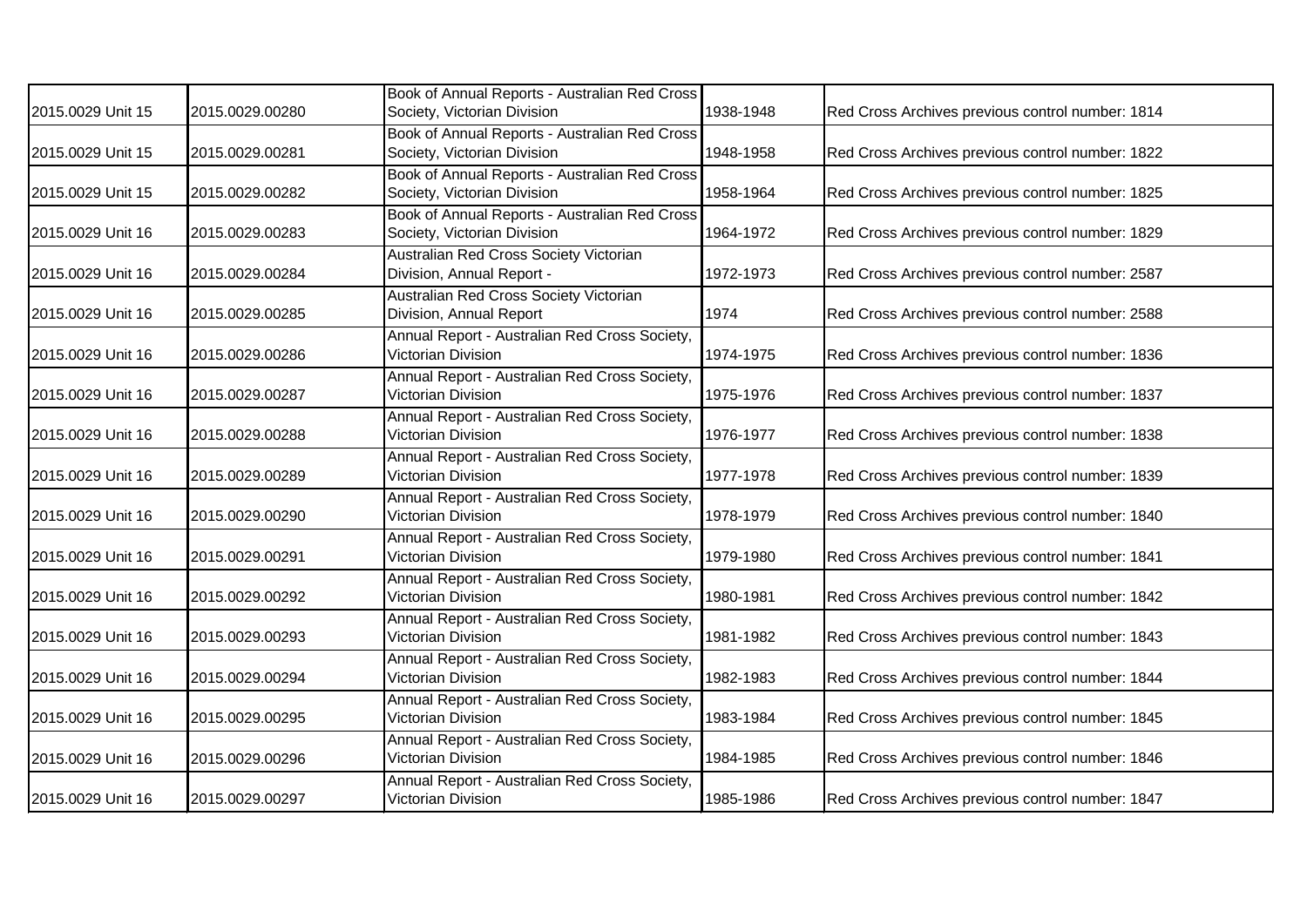| 2015.0029 Unit 16 | 2015.0029.00298 | Annual Report - Australian Red Cross Society,<br>Victorian Division | 1986-1987 | Red Cross Archives previous control number: 1848 |
|-------------------|-----------------|---------------------------------------------------------------------|-----------|--------------------------------------------------|
| 2015.0029 Unit 16 | 2015.0029.00299 | Annual Report - Australian Red Cross Society,<br>Victorian Division | 1987-1988 | Red Cross Archives previous control number: 1849 |
| 2015.0029 Unit 16 | 2015.0029.00300 | Annual Report - Australian Red Cross Society,<br>Victorian Division | 1988-1989 | Red Cross Archives previous control number: 1850 |
| 2015.0029 Unit 16 | 2015.0029.00301 | Annual Report - Australian Red Cross Society,<br>Victorian Division | 1989-1990 | Red Cross Archives previous control number: 1851 |
| 2015.0029 Unit 16 | 2015.0029.00302 | Annual Report - Australian Red Cross Society,<br>Victorian Division | 1990-1991 | Red Cross Archives previous control number: 1852 |
| 2015.0029 Unit 16 | 2015.0029.00303 | Annual Report - Australian Red Cross,<br>Victorian Division         | 1991-1992 | Red Cross Archives previous control number: 1853 |
| 2015.0029 Unit 16 | 2015.0029.00304 | Annual Report - Australian Red Cross,<br>Victorian Division         | 1992-1993 | Red Cross Archives previous control number: 1854 |
| 2015.0029 Unit 16 | 2015.0029.00305 | Australian Red Cross Victorian Annual Report                        | 1993-1994 | Red Cross Archives previous control number: 5043 |
| 2015.0029 Unit 16 | 2015.0029.00306 | Australian Red Cross Victorian Annual Report                        | 1994-1995 | Red Cross Archives previous control number: 5044 |
| 2015.0029 Unit 16 | 2015.0029.00307 | Annual Report of Australian Red Cross Victoria 1995-1996            |           | Red Cross Archives previous control number: 5045 |
| 2015.0029 Unit 16 | 2015.0029.00308 | Annual Report Australian Red Cross Victoria                         | 1996-1997 | Red Cross Archives previous control number: 5046 |
| 2015.0029 Unit 16 | 2015.0029.00309 | Victorian Annual Report Australian Red Cross                        | 1997-1998 | Red Cross Archives previous control number: 5047 |
| 2015.0029 Unit 16 | 2015.0029.00310 | Australian Red Cross Victorian Annual Report                        | 1998-1999 | Red Cross Archives previous control number: 5048 |
| 2015.0029 Unit 16 | 2015.0029.00311 | Victorian Annual Report Australian Red Cross                        | 1999-2000 | Red Cross Archives previous control number: 5055 |
| 2015.0029 Unit 16 | 2015.0029.00312 | Australian Red Cross Victoria Annual Review                         | 2000-2001 | Red Cross Archives previous control number: 5049 |
| 2015.0029 Unit 16 | 2015.0029.00313 | Australian Red Cross Victoria Annual Review                         | 2001-2002 | Red Cross Archives previous control number: 5050 |
| 2015.0029 Unit 16 | 2015.0029.00314 | Australian Red Cross Victorian Review                               | 2002-2003 | Red Cross Archives previous control number: 5051 |
| 2015.0029 Unit 16 | 2015.0029.00315 | Australian Red Cross - Victorian Review                             | 2003-2004 | Red Cross Archives previous control number: 5052 |
| 2015.0029 Unit 16 | 2015.0029.00316 | Australian Red Cross Victorian Review                               | 2004-2005 | Red Cross Archives previous control number: 5053 |
| 2015.0029 Unit 16 | 2015.0029.00317 | Australian Red Cross Victorian Review                               | 2005-2006 | Red Cross Archives previous control number: 5054 |
| 2015.0029 Unit 16 | 2015.0029.00318 | Australian Red Cross Annual Highlights<br>Victoria                  | 2006-2007 | Red Cross Archives previous control number: 5056 |